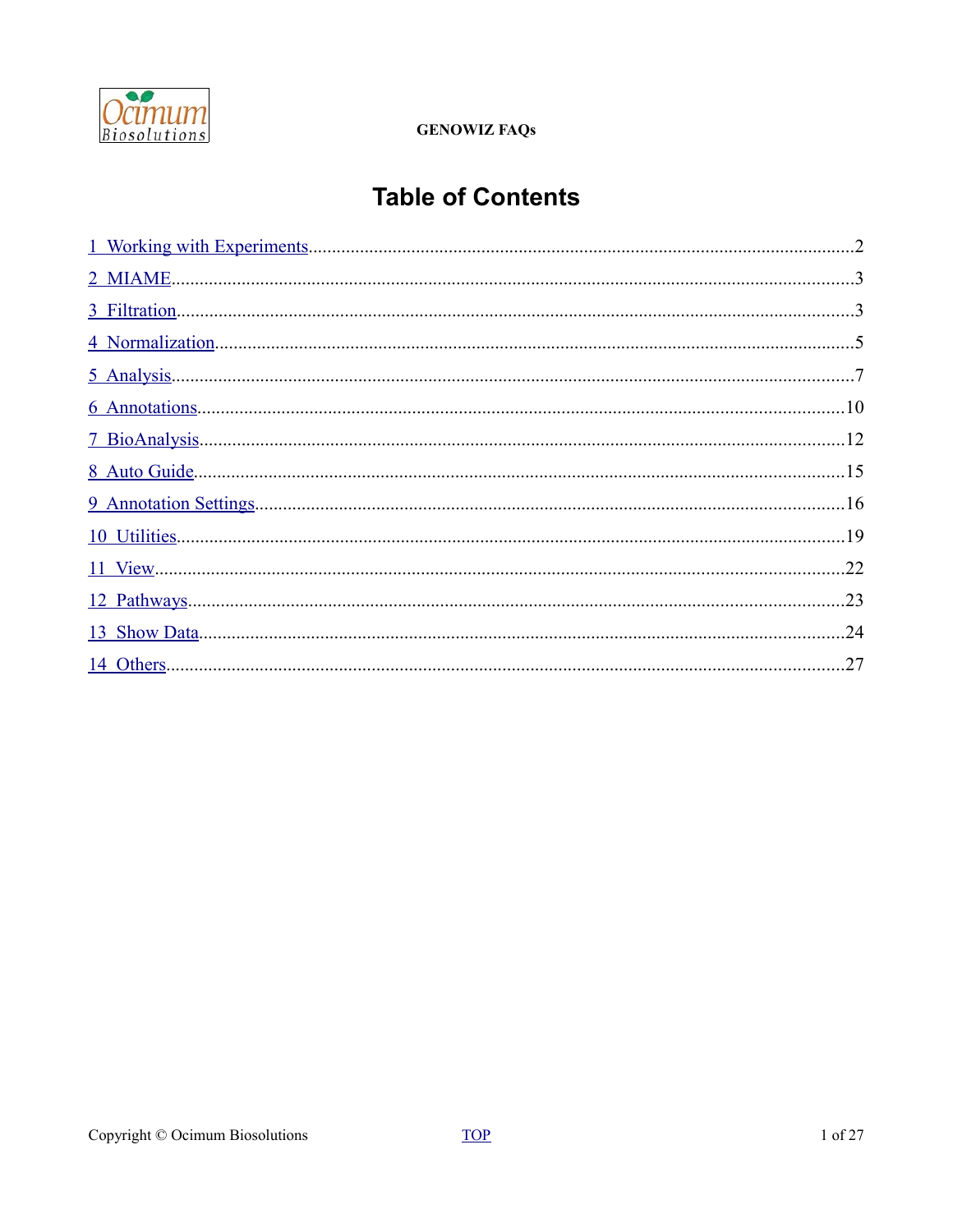

# <span id="page-1-0"></span>**1 Working with Experiments**

# **Q. Can I export an experiment created in Genowiz and import it back in Genowiz installed on other machine?**

**A.** Yes, you can perform import/export of experiment along with associated data in Genowiz. (**File > Import Experiment and File > Export Experiment**)

# **Q. What are the different microarray data formats supported by Genowiz?**

**A.** Genowiz supports GenePix, ScanArray, QuantArray, GemTools (Incyte), ImaGene, Agilent, MAS 4.0, MAS 5.0, RMA and RES formats. These file formats are automatically recognized by Genowiz and can be uploaded in a single step. Files in any other data format can also be uploaded using "Customized Uploader". The customized uploader appears when data uploaded from **File > Import > Data** is not recognized automatically by Genowiz. Affymetrix raw data binary files (.CHP and .CEL) can be imported from **File > Import > Affymetrix Raw Data**.

# **Q. Can excel (.xls) files be imported?**

**A.** No, only tab delimited text files can be imported in Genowiz.

# **Q. How does Genowiz handles replicate genes?**

**A.** While uploading data, Genowiz merges replicate genes on the basis of user selected method (i.e. mean/median).

**Q. I have uploaded 6 Affymetrix .CEL files and the corresponding library files from the internet and stored them on my C: drive. In Genowiz, I have created an experiment, and I am trying to upload the Affymetrix data as per the manual, but the program does not upload my files. A.** To upload Affymetrix .CHP or .CEL files, use **Import > Affymetrix Raw Data** option. Select required options based on files to be uploaded. The uploaded library file should correspond to the .CEL or .CHP files. MAS 5, RMA and PLIER algorithms are available for uploading .CEL files.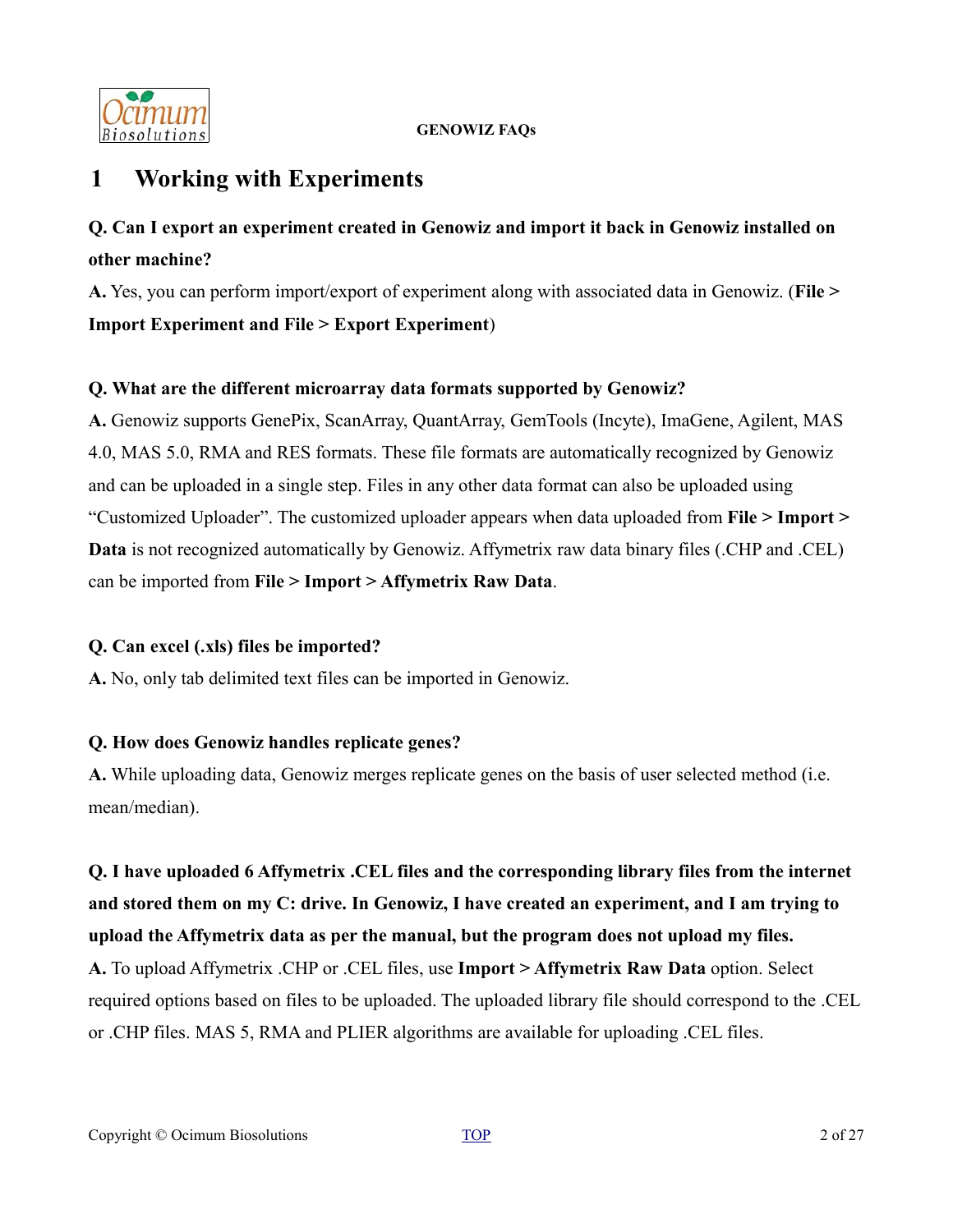

# **Q. I am working with Affymetrix data pre-processed by MAS 5.0/RMA/PLIER, do I need to normalize data again, if yes then which Normalization method is suggested?**

**A.** Pre-processing algorithm takes care of normalization of data, therefore you don't need to normalize it again in Genowiz. However, if sample distribution indicates requirement of Normalization, then you could use Sample Normalization method (**Normalization > Sample Normalization > Median/Mean Centering**).

# <span id="page-2-0"></span>**2 MIAME**

# **Q. How can I store my experiment details?**

**A.** Experiment details can be stored using MIAME module of Genowiz which is an information management system for all microarray-related experiments and is designed in compliance with MIAME standards to facilitate easy data entry.

# **Q. Is Multiple Experiment Analysis Support provided by Genowiz?**

**A.** Genowiz does offer support for multiple experiment analysis with single instance of the software.

# <span id="page-2-1"></span>**3 Filtration**

# **Q. My data has replicated samples. How is such data handled by Genowiz?**

**A.** Genowiz has options to merge replicated samples. Replicated samples can be used to filter out genes that show non-significant expressions across samples.

# **Q. What are the non-parametric tests available in Genowiz to filter out the non-significant genes?**

**A.** Non-parametric tests do not assume normally distributed data to filter out the non differentially expresses genes. Genowiz supports Mann Whitney U-test and J5 test for two groups of samples and Kruskal-Wallis test for more than two groups.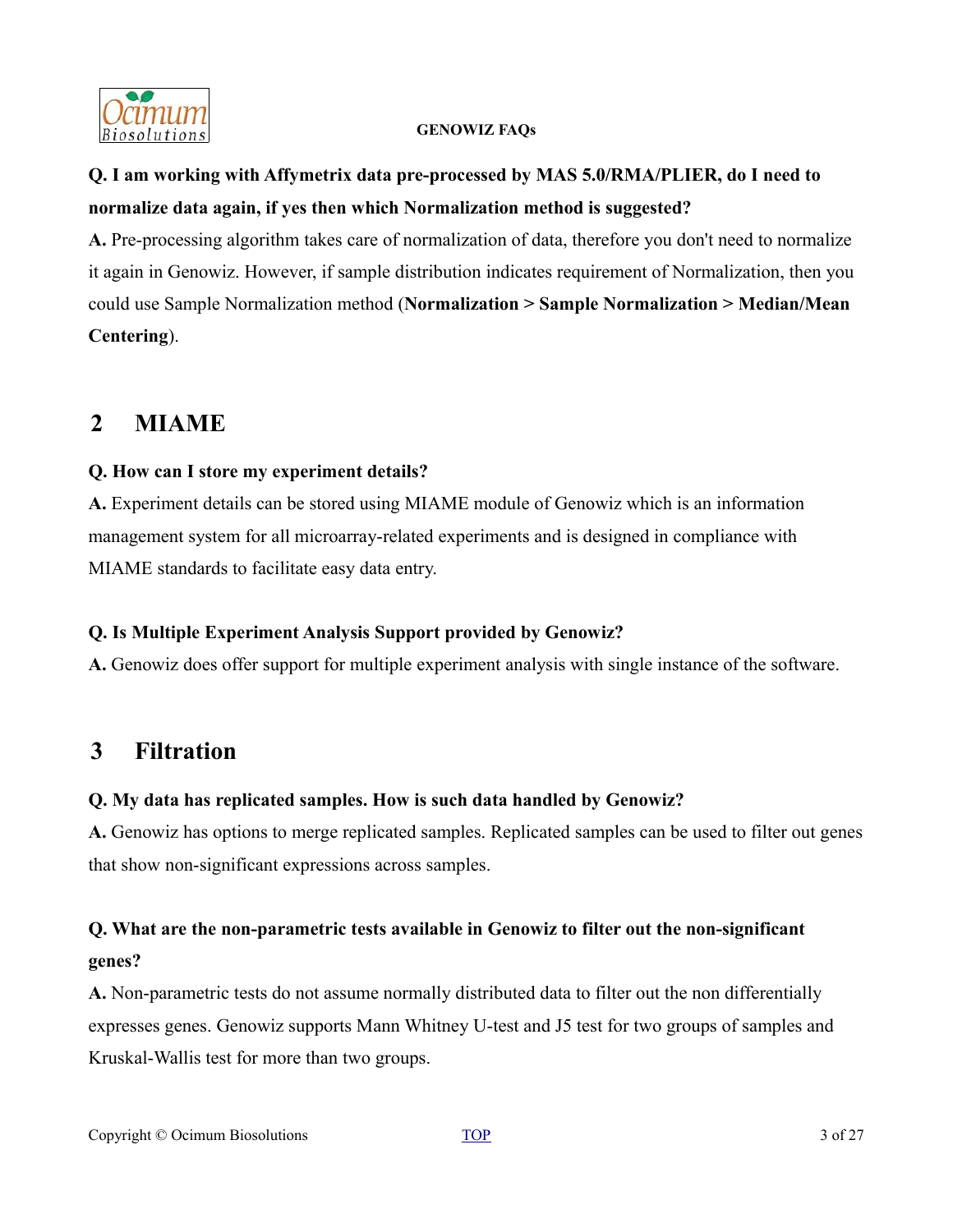

### **Q. What does p-Value indicate in non-significant tests?**

**A.** p-Value indicates the probability that difference in expression could have been caused by chance. Lower the probability, lower the error and higher the confidence that the gene is differentially expressed.

# **Q. When should I use multiple testing correction?**

**A.** In testing for differentially expressed genes, p-Value indicates the probability that the gene's expression is different between two or more groups by chance alone. If 10,000 genes are tested with a probability threshold of 0.05, 500 genes (10,000 \* 0.05) could be found to be significant by chance alone. Multiple testing correction corrects the p-Value of each gene to control overall error rate to be less than or equal to user specified p-Value.

# **Q. Which statistical test should I use to filter out non-significant genes?**

**A.** The choice of the test depends on the assumptions that are met by your data. When you assume that samples are from two populations with equal variances, go for standard two-sample t-test. Otherwise, use t-test with Welch correction. It provides valid t-test when the variances are not homogeneous. If the samples in two groups are dependent and observations are paired, go for paired t-test. ANOVA (Analysis of Variance) is used for more than two groups of samples. When there are two factors that affect the gene expression, two-way ANOVA is used to find the differentially expressed genes between groups of factors independently and also between combinations of two factors.

# **Q. Which filtration technique should I use if my data is very large?**

**A.** Use Fold change to filter data.

# **Q. What is difference between Fold change single channel and Fold change double channel?**

**A.** Apply Fold change double channel for cDNA arrays and Fold change single channel for Affymetrix arrays or other arrays, where only one dye is used. In single channel, you have to define control sample.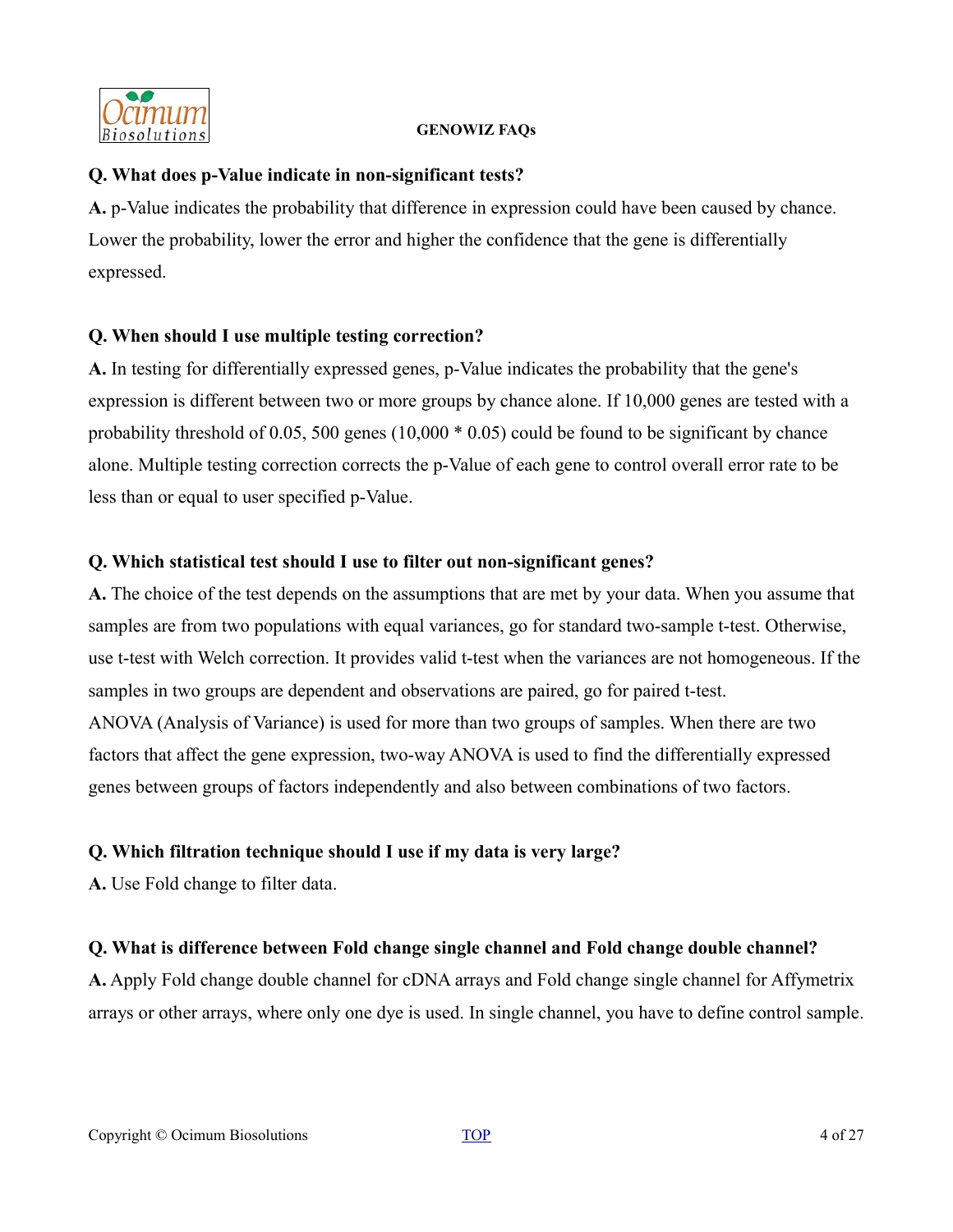

### **Q. How does Genowiz treat missing values?**

**A.** Missing values can be filtered out using **Filtration > Missing Values** (or) can be replaced with the average intensity of nearest neighbors using **Normalization > Impute Missing Values**.

# <span id="page-4-0"></span>**4 Normalization**

### **Q. Why should we perform Normalization of data?**

**A.** Microarray experiment includes several steps which could act as source for experimental bias/nonbiological variation. Normalization is used to nullify this non-biological variations from samples. Normalization also makes samples in experiment comparable for downstream data analysis.

### **Q. How can I know whether my data needs to be normalized or not?**

**A.** User can take help of various plots like box-plot/scatter plot (**View > Plots**) to view sample distribution. Box plot is a very useful tool to visualize and compare sample statistics like mean/median/ interquartile range/max-min of data. Normalization is not required if mean/median of all samples in experiment is similar.

# **Q. I would like to have some information regarding the algorithm used by the program to perform the double channels normalization.**

**A.** For implementing Double channel normalization methods in Genowiz, following papers have been referred:

- Yang, Y.H., Dudoit, S., Luu, P., and T.P. Speed. (2001) Normalization for cDNA Microarray Data. SPIE BiOS 2001, San Hose, California, January 2001.
- Bolstad, B.M., Irizarry R. A., Astrand M., and Speed, T.P. (2003), A Comparison of Normalization Methods for High Density Oligonucleotide Array Data Based on Bias and Variance. Bioinformatics 19(2):185-193

# **Q. Does Genowiz support normalization for dye-swap experiments?**

**A.** Yes, Genowiz supports normalization for dye-swap experiments through **Normalization > Dye**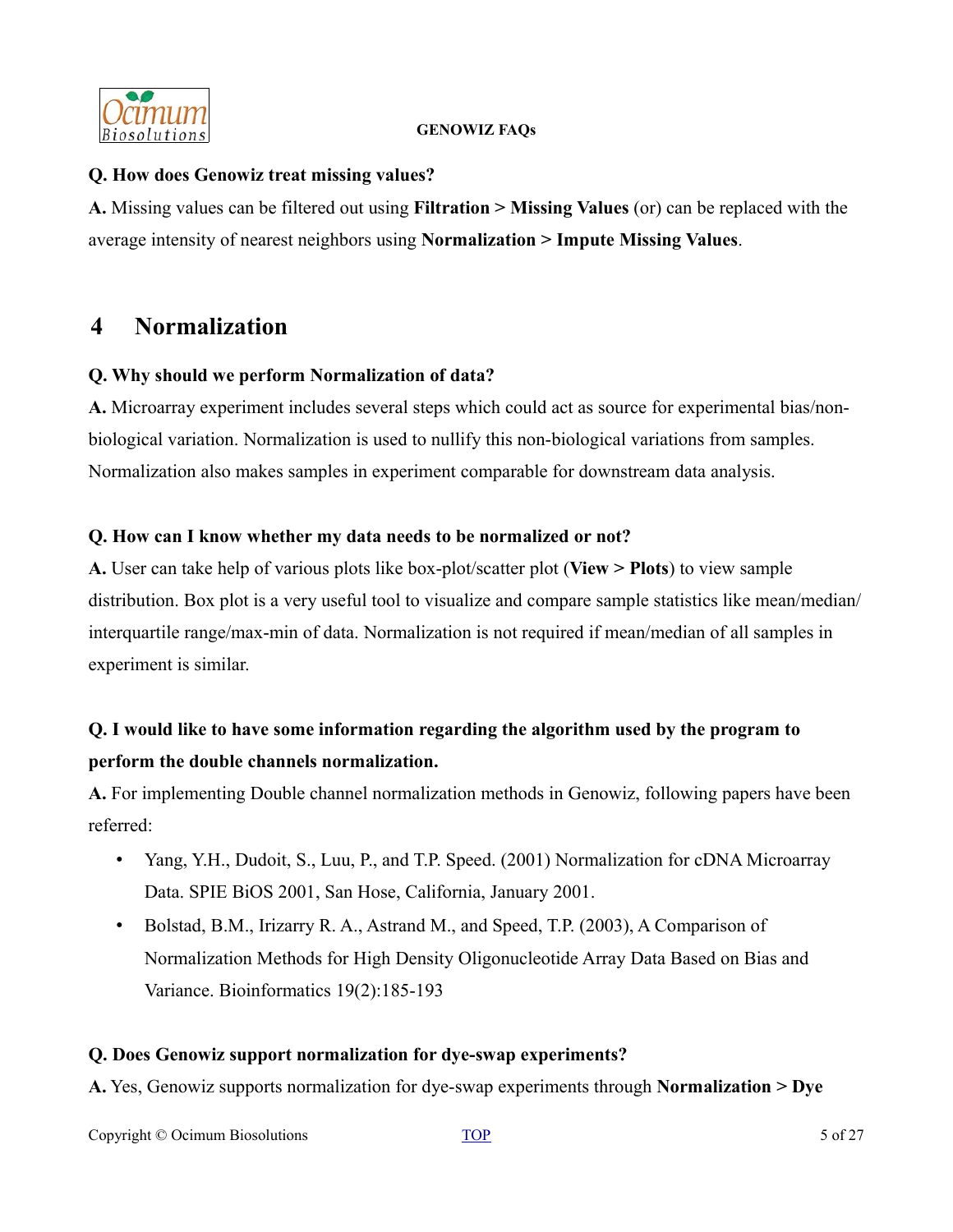

**Swap Experiment**. You have to define the dye-swap groups in order to perform dye-swap normalization.

### **Q. When do we use loess normalization?**

**A.** When there is intensity dependent dye bias, we go for loess normalization. The relationship between dye-bias and intensity can be seen in an MA-plot, which is a scatter plot of the log-ratios called Mvalues (minus) against the log-intensities called A-values (add) for an array. Imbalance of the hybridization intensities of the different dyes can be seen as a curve in the plot. (**View > Plots > M/A Scatter Plot**).

# **Q. Do you have any subgrid normalization procedures in Genowiz?**

**A.** Genowiz considers all the spots printed by the same print-tip as subgrid and print-tip loess normalization can be performed on each subgrid.

# **Q. What is the objective of Transformation and which transformation method should be used for expression ratios?**

**A.** The expression ratio is a relevant way of representing expression differences in a very intuitive manner. For example, genes that do not differ in their expression level will have an expression ratio of 1. However, this representation may be unhelpful when one has to represent up-regulation and downregulation. For example, a gene that is up-regulated by a factor of 4 has an expression ratio of 4 ( $R/G =$  $4G/G = 4$ ). However, for the case where a gene is down regulated by a factor of 4, the expression ratio becomes 0.25 ( $R/G = R/4R = 1/4$ ). Thus up-regulation is blown up and mapped between 1 and infinity, whereas down-regulation is compressed and mapped between 0 and 1. To eliminate this inconsistency in the mapping interval, one can perform transformations of the expression ratio, namely, logarithmic transformation. A better transformation procedure is to take the logarithm base 2 value of the expression ratio {i.e. log2 (expression ratio)}.

This has the major advantage that it treats differential up-regulation and down-regulation equally, and also has a continuous mapping space. For example, if the expression ratio is 1, then log2 (1) equals 0 represents no change in expression. If the expression ratio is 4, then log2 (4) equals +2 and for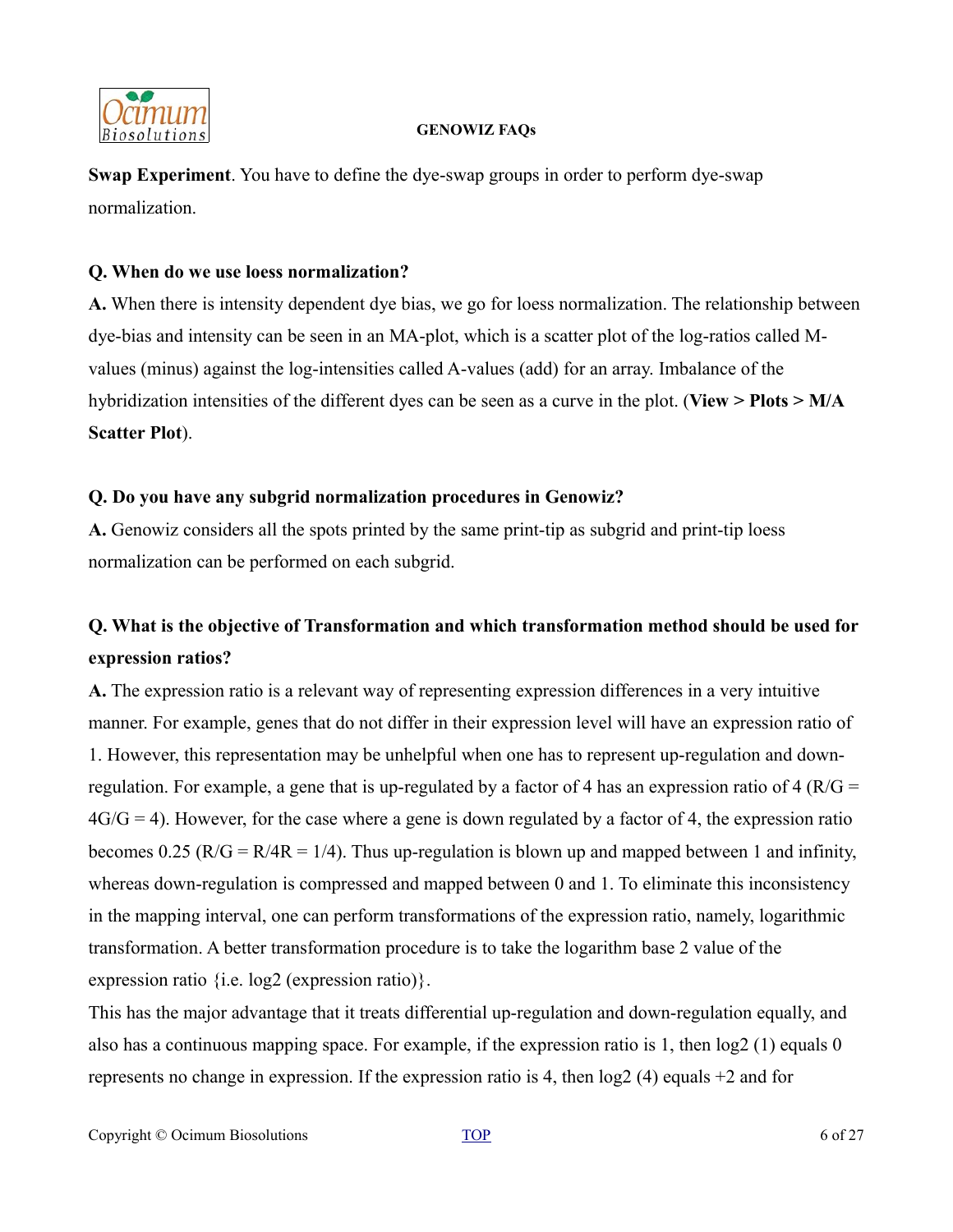

expression ratio of log2 (1/4) equals -2. Thus, in this transformation the mapping space is continuous and up-regulation and down-regulation are comparable.

### **Q. How are the outliers treated in Genowiz?**

**A.** Outliers can be removed by using **Normalization > Set Minimum Maximum Values** option. In this, all the values below the minimum and above the maximum are set to the same.

# **Q. Can I transform Signal Log Ratios (SLR) to their corresponding fold change values?**

**A.** You could get fold change values from Signal Log Ratios from Affymetrix comparative experiment design.(**Normalization > Fold Change Signal Log** Ratio.)

# <span id="page-6-0"></span>**5 Analysis**

# **Q. How do I know the optimum number of clusters that my data fall in?**

**A.** It requires pre-existing knowledge or one has to go for trial and error methods. So, in the case of partional clustering methods (K-Means, Self Organizing Maps and Gene Shaving), one should do clustering many times, checking for homogeneity within clusters.

To a certain extent, hierarchical clustering methods (Single Linkage, Average Linkage and Complete Linkage) give an idea of the clusters present in the data.

# **Q. How do I remove heterogeneity of data that is present even after clustering?**

**A.** You can re-cluster the clusters. Select cluster of your interest and again perform clustering on it. Repeat this until you get a homogeneous cluster.

# **Q. What is the purpose of 2D PCA?**

**A.** 2D PCA gives a sense as to how many natural groupings exist in the data space. PCA can be done before the cluster analysis to capture the cluster structure (e.g., to know a good value of K in K-means clustering).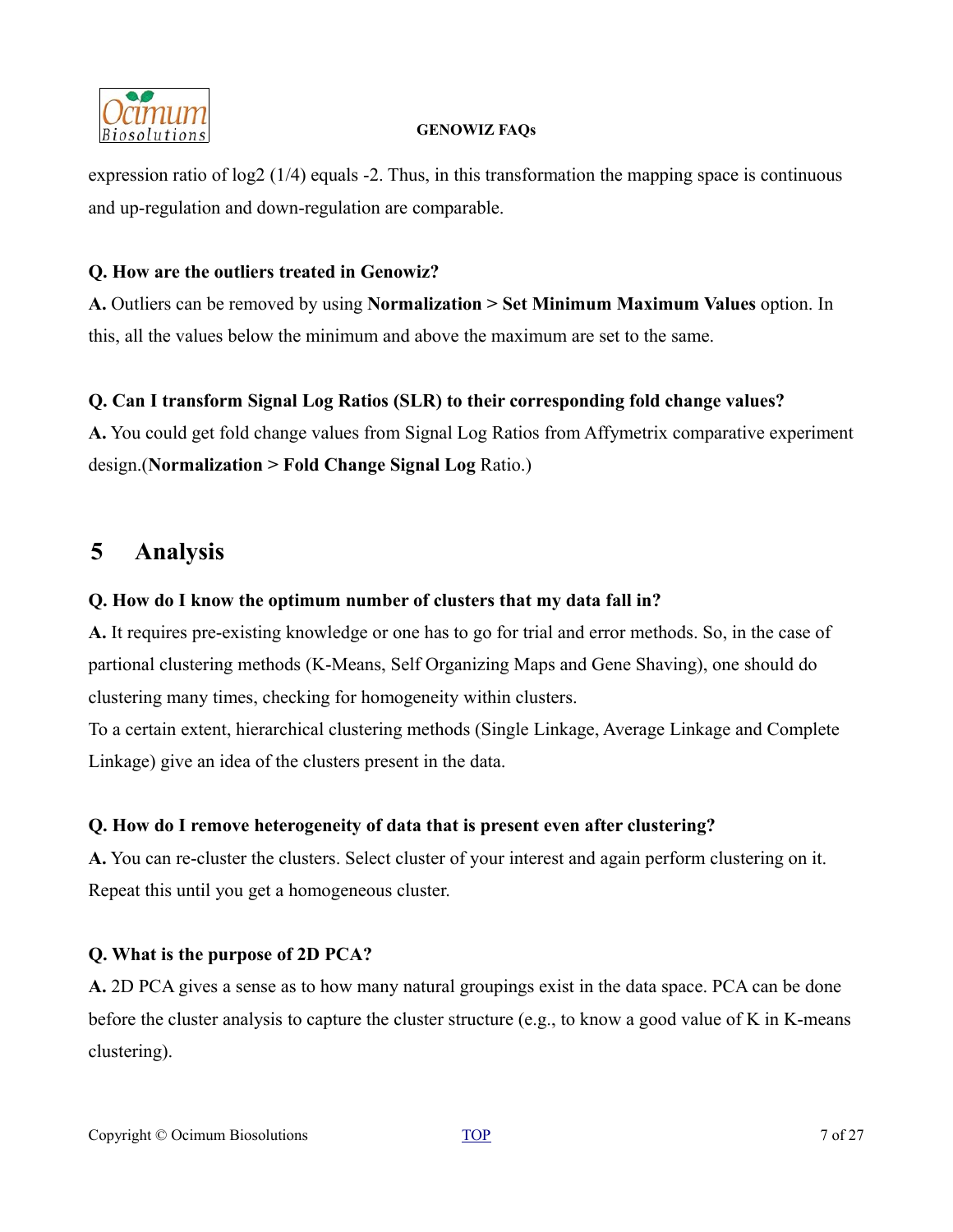

### **Q. What is the best distance measure to be used while clustering?**

**A.** The choice of the distance measure depends on the area of application and the sort of similarities one would like to detect. For example, if the gene expression measurements for all samples in one gene are three times the expression measurements in the other gene, those two genes would be considered distant using Euclidean distance metric, but close using correlation coefficient (because correlation coefficient considers only change pattern). Manhattan distance is more robust against outliers. Euclidean distance is the preferred one to successfully group similar data items.

# **Q. I am interested in two or more clusters and want to merge them? Can I do that with Genowiz?**

**A.** Selected clusters generated from either K-means, SOM or Gene Shaving can be merged. Right-click on selected clusters and select **Merge** option. Specify a name for the merged cluster It is added to the analysis tree. Information about replicates in the merged cluster is displayed.

# **Q. Among the hierarchical clustering methods present in Genowiz, how do I choose the best one for my dataset?**

**A.** In single linkage, distance between two clusters is the distance between the two closest objects in two clusters. As it ignores the distance between remote objects in two clusters, it tends to produce chained clusters. It is useful in clustering evolutionarily related entities, for example, taxonomically related species.

Complete linkage is the opposite of single linkage and considers distance between two furthest points in two clusters as the distance between them. This is useful when objects of same cluster are expected to be far from each other. This is not recommended if there is a lot of noise in the data.

Average linkage uses average of all pairwise distances between points in two clusters as the distance between two clusters. As it doesn't produce chained clusters and doesn't give weight to outliers, this is the preferred one in most of the situations.

# **Q. Is there any option in Genowiz to see cluster similarity?**

**A.** The best option here is to use Self Organizing Maps (SOM) technique. It not only clusters the data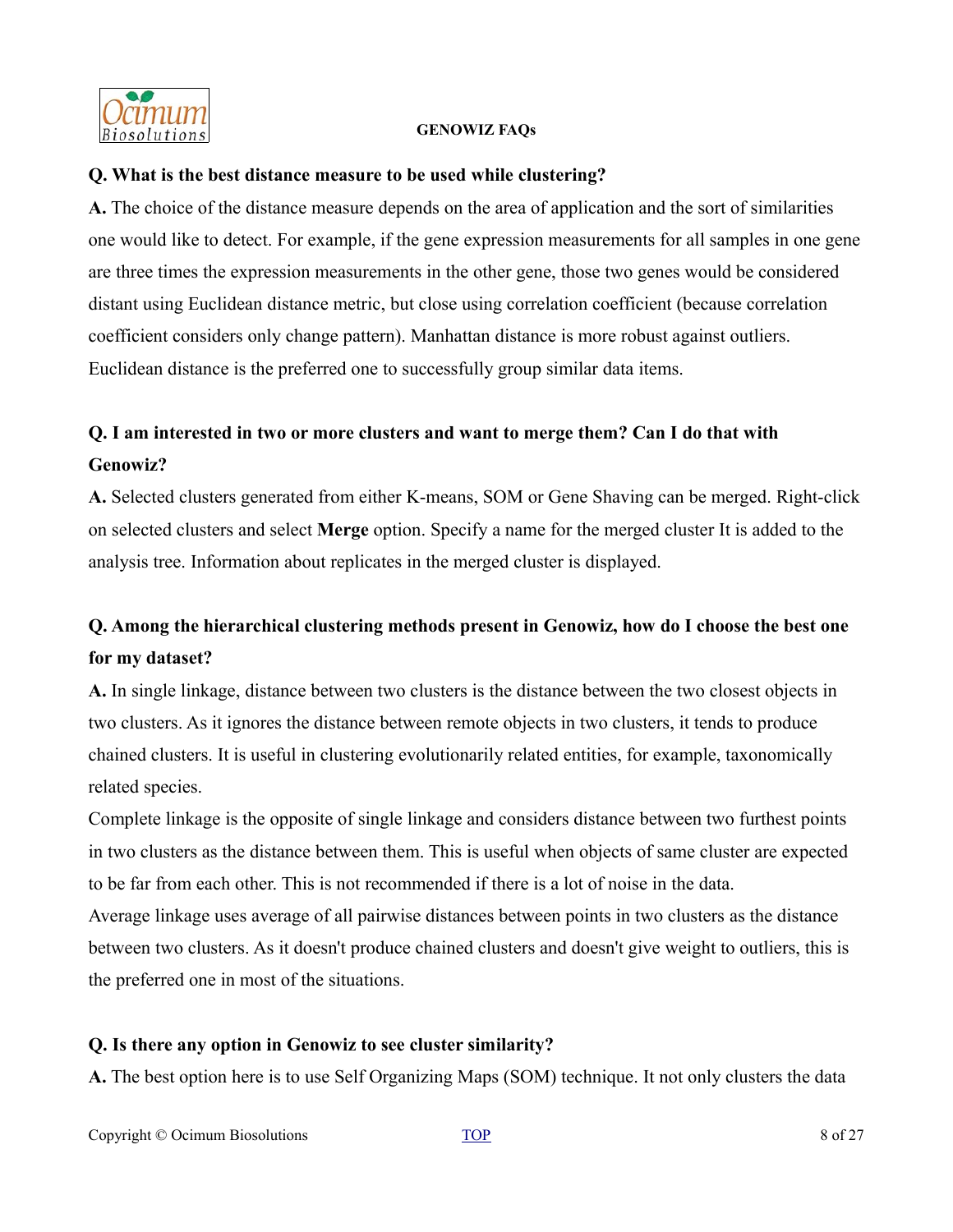

but also arranges the clusters in such a way that neighboring clusters are similar when compared to distant clusters.

# **Q. What is the main purpose of Principal Component Analysis (PCA)?**

**A.** Principal Component Analysis is a technique to reduce the dimensionality of the data set. As a result of PCA, you get principal components that are linear combinations of original variables. The first principal component accounts for as much of the variability in the data as possible, and each succeeding component accounts for as much of the remaining variability as possible. By using only the first few principal components, it is possible to reduce the dimensions of the data, while maintaining the maximum possible variance.

# **Q. What is the significance of "Scree plot" in PCA?**

**A.** It is the plot showing eigenvalues in PCA and can be used to decide the number of components to be retained. Look for an "elbow" in the plot and the components before the elbow can be taken for further analysis.

# **Q. How do I know the sample classes after performing classification using Discriminant PCA or SVM?**

**A.** Classes can be distinguished by means of a separator in expression matrix. Samples falling in Class 1 are arranged before the separator and of Class 2 after the separator.

# **Q. I am interested in two or more clusters and want to merge them? Can I do that with Genowiz?**

**A.** Selected clusters generated from either K-means, SOM or Gene Shaving can be merged. Right-click on selected clusters and select **Merge** option. Specify a name for the merged cluster It is added to the analysis tree. Information about replicates in the merged cluster is displayed.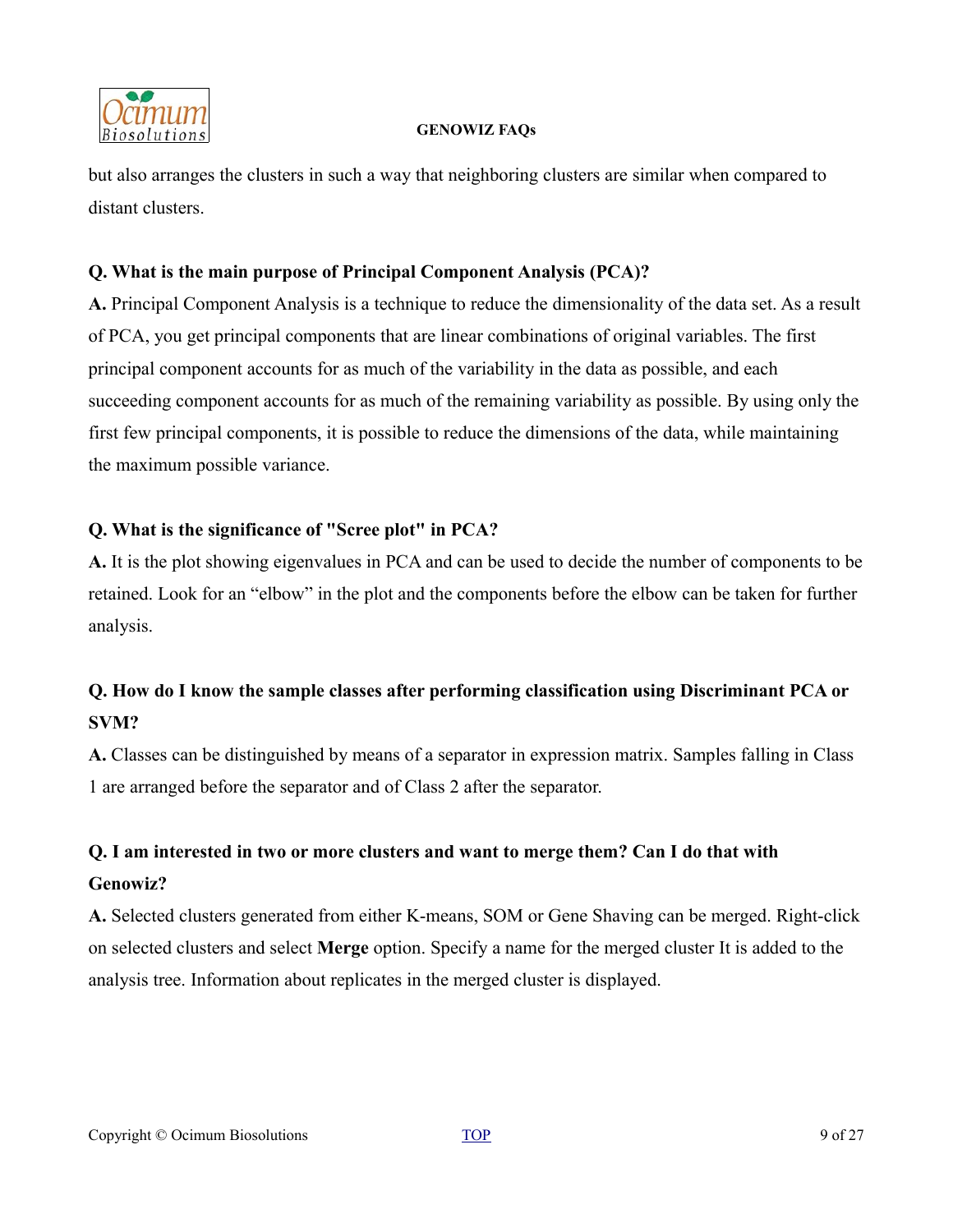

# <span id="page-9-0"></span>**6 Annotations**

**Q. Can I choose to view a group of annotations of interest, instead of defining them each time? A.** You can create annotation views from **Annotations > Create Annotation Views** for a selected database. Created views are reflected in "View Annotations" window. Selecting a view here will display information for annotation fields of that view alone. Editing of created views can be done either from the "View Annotations" window or from "Create Annotation Views" window. A view can be set as default also from here. The Bio Annotation Viewer and the **Annotations** tab below the expression matrix will display fields from the default view corresponding to the Annotation Settings specified. For User Annotation Settings if the default view includes some custom fields that are not present in the annotation file selected (to retrieve annotations) the Bio Annotation Viewer does not open. You can change the default view in this case to work with the Bio Annotation Viewer.

# **Q. Can I obtain a tabular view of annotations for all/group of genes?**

**A.** Navigate to **Annotations > View Annotations**. The "Bio Annotation Viewer" window appears showing annotations for all genes/identifiers in the selected node. Select checkboxes/annotation views to view annotations of interest.

# **Q. I want to change the URL for a particular annotation field. How do I do that?**

**A.** URLs for annotation fields in various annotation settings can be changed from **Utilities > Preferences > Annotations > URL Editor**. They can also be changed from "Bio Annotation Viewer" window in the **Connect** field. Click on the cell of an annotation field, for which you want to change the URL. The URL is displayed in the Connect field. Edit the URL. The Update URL icon is enabled. Click on the icon to update the URL for the selected annotation field for a particular annotation setting.

# **Q. Can I save/export genes from the annotations table or create a gene list?**

**A.** Yes. Click **Save** button. In the "Save Data" dialog, select **All Genes** or **Select Genes** option. In case of the later, select genes from the annotations table. Click **OK** button. "Save Data" dialog appears. Enter name. Click **OK** button to create a gene list. The gene list gets added to the analysis tree with the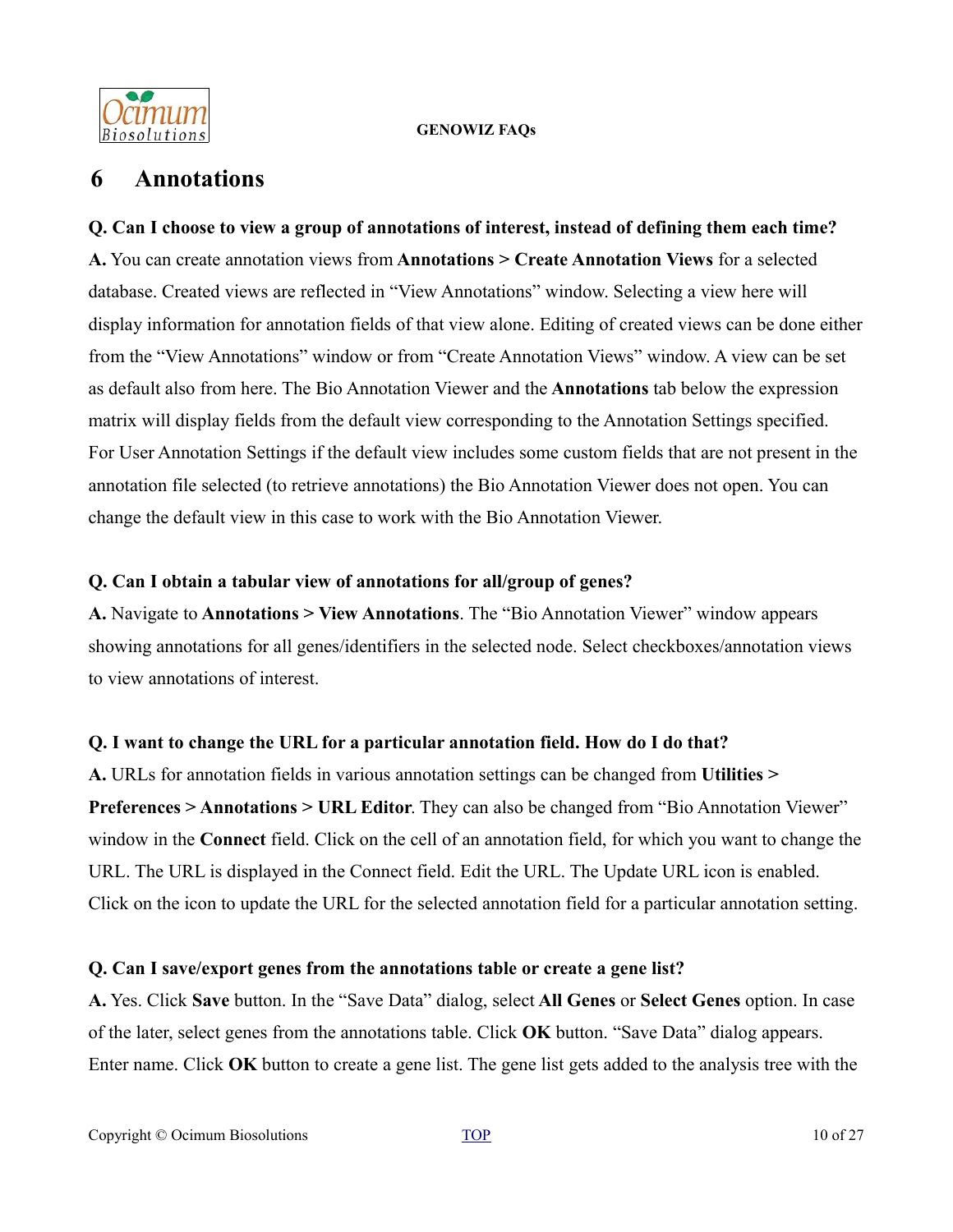

name specified and can be subjected to further analysis.

Export can be performed similarly by clicking on **Export** button. Exporting can be done in several formats namely .txt, .csv, .html, .xls and .xml.

# **Q. Can I perform search in the tabulated list of biological annotations?**

**A.** Yes. You can perform search in the tabulated list of biological annotations. Select **Search** tab in the Bio-Annotation Viewer. Define the search term and click **Find** button. Ensure that at least one annotation field or annotation view is defined before executing search.

# **Q. Can I view/export expression data along with annotations for my genes/identifiers?**

**A.** Yes. In the Bio-Annotation Viewer, click **Data** button. From the list of Available Samples, move samples of interest to the Selected Samples panel. Click **OK** button. Depending on the properties of the node on which the Bio-Annotation Viewer is opened, data for the selected sample is displayed. Raw, normalized, fold change values and p-Values are displayed in the Gene Data table depending on the sample and node properties. Selecting a row in the Annotations table highlights the corresponding row in the Gene Data table and vice versa.

The annotations can be exported along with the expression data for selected samples by clicking on **Export** button in desired format.

# **Q. Can I view and export annotation, expression value, fold change values, p-Value simultaneously?**

**A.** Yes, you could view and export data with annotation with Bio-Annotaion Viewer (**Annotations > View Annotations**).

# **Q. Where can I see the annotations for a selected gene?**

**A.** Select a gene from the expression matrix, it's annotation information will be displayed in the **Annotations** tab below the expression matrix. You can also select a gene from the expression matrix, navigate to **Annotations > Gene Information** or double click on a gene from the expression matrix. This opens the Gene Information Panel showing annotation details for the selected gene. Annotations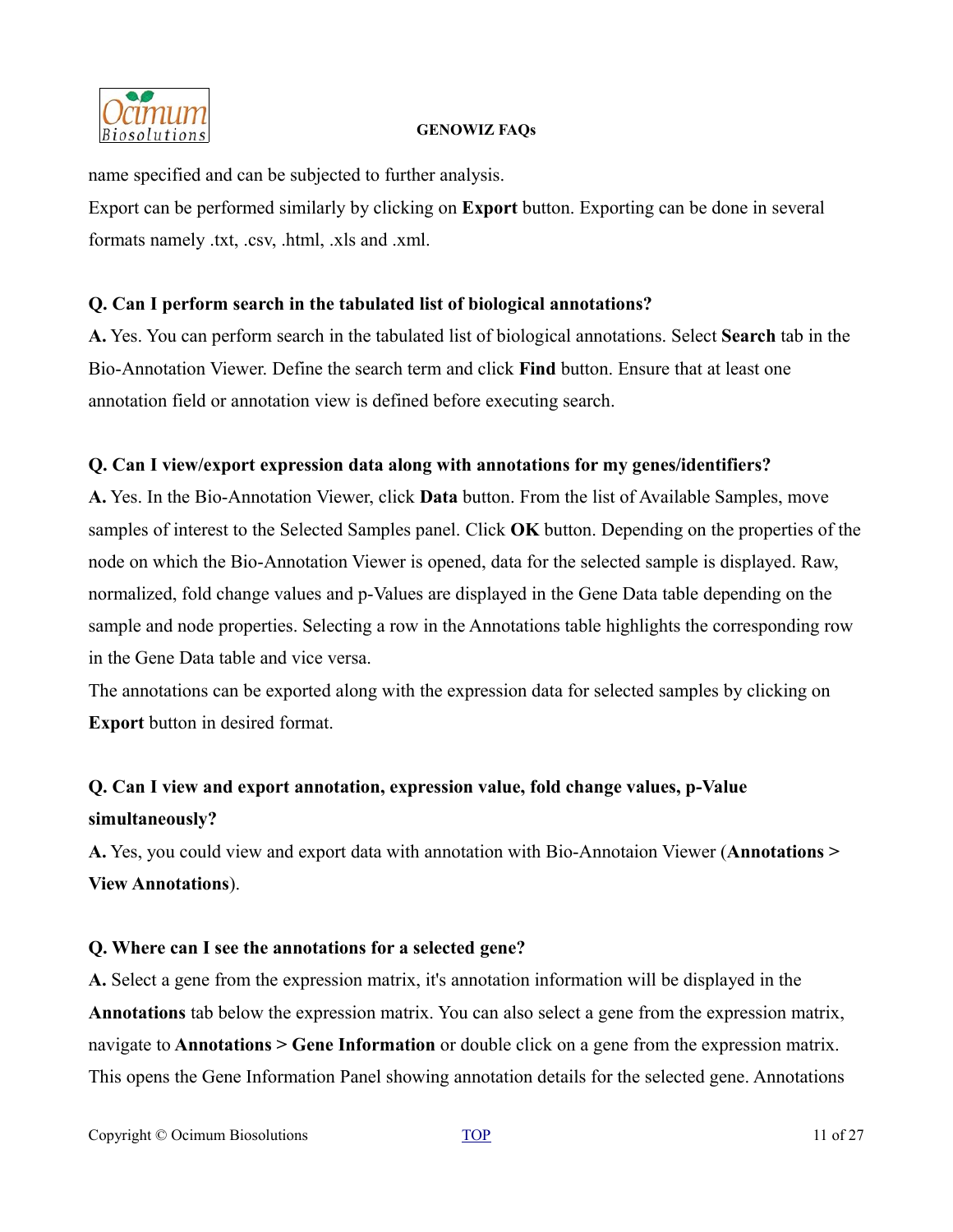

are retrieved from the current selected annotation settings.

# **Q. Can the list of positively or negatively correlated genes be saved as a gene list?**

**A.** Yes. Right click on the list of positively or negatively correlated genes. Click on **Save** button. In the resulting "Save Data" dialog, specify a name and click **OK** button. A gene list is created with the name and added to the analysis tree.

# <span id="page-11-0"></span>**7 BioAnalysis**

# **Q. How do I build gene ontology or perform functional classification for my genes/identifiers?**

**A.** Select a valid data node on which gene ontology is to be performed. Navigate to **Bio Analysis > Build Gene Ontology**. Gene ontology is displayed in the **Gene Ontology** tab. The ontology is built in **Experiment Name** folder. The ontology node is created with the node name on which gene ontology is built followed by the annotation settings used to build the ontology. A General Information tag added to the same node depicts the file or chip name in case of User/NetAffx™ annotation settings.

In the **Analysis** tab all ontology nodes are saved under the **Gene Ontology** folder.

For new organisms/genomes, ensure that Genowiz annotations are updated, for working with Genowiz annotation settings or an annotation file/NetAffx<sup>™</sup> chip is uploaded for working with User/NetAffx<sup>™</sup> annotation settings. Gene Ontology cannot be performed if annotations are absent in the selected annotation settings.

# **Q. Can I view gene ontologies built on different experiments simultaneously?**

**A.** Yes. Open both the experiments. Double click on the **Gene Ontology** tree nodes that you want to visualize, in the **Gene Ontology** folder of respective experiments. The trees will be shown in their respective Experiment folders in the **Gene Ontology** tab.

# **Q. Can I save the genes in a functional cluster as a gene list?**

**A.** Yes. Select the functional term that you are interested in from the respective tree in the **Gene Ontology** tab. Right click on the node. Select **Save Data** option. Specify a name to save the gene list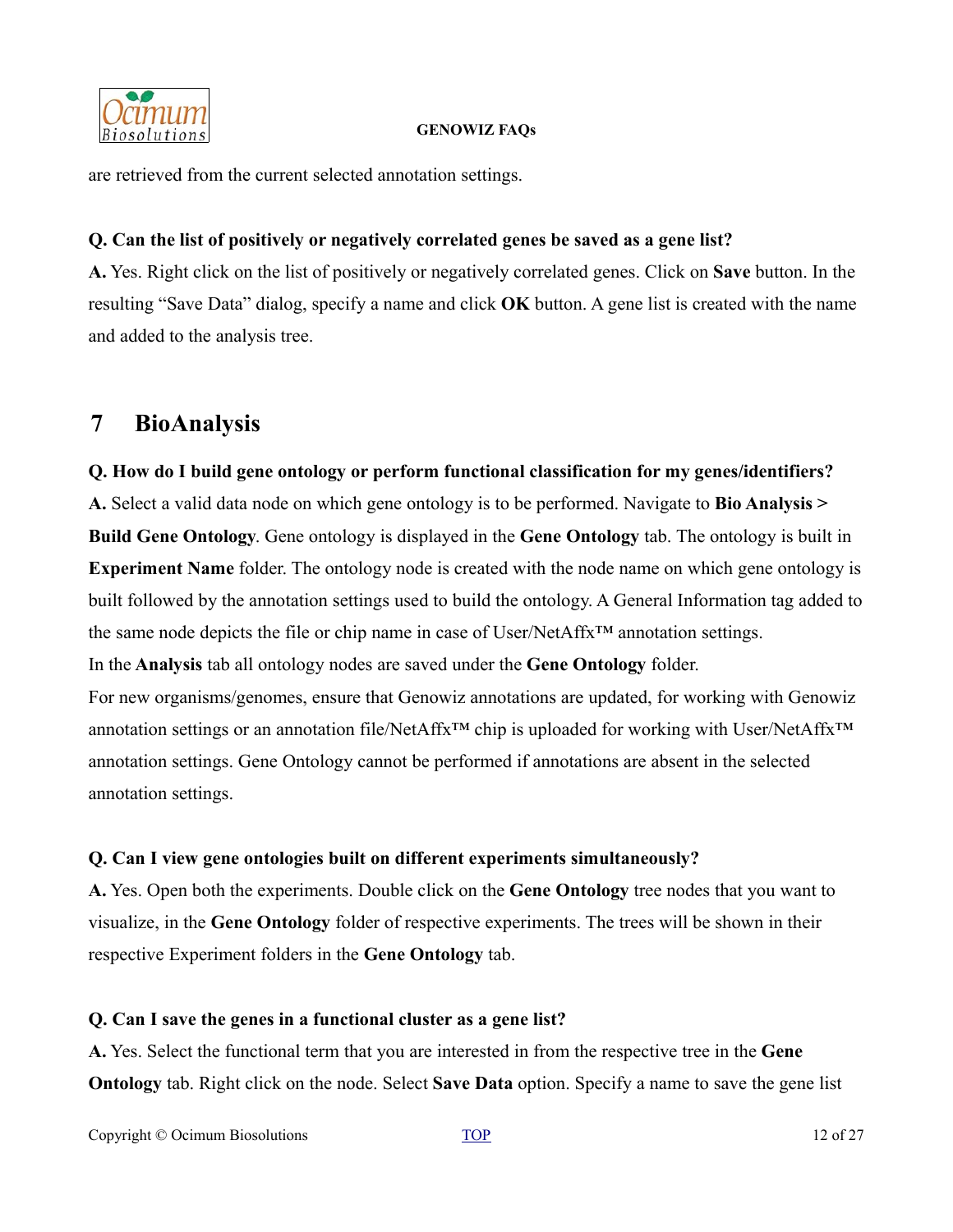

and click **OK** button. A gene list is created with the specified name and added to the **Analysis** tree.

### **Q. What do the numbers in parenthesis mean?**

**A.** After building gene ontology, a number in parenthesis appears for all functional terms that have genes. Refer to the table for details.

| <b>Annotation Settings</b> | <b>Count in Parenthesis</b>                                                               |  |
|----------------------------|-------------------------------------------------------------------------------------------|--|
|                            |                                                                                           |  |
| Genowiz                    | If gene ontology is performed on main node:                                               |  |
|                            | Count is shown as $:(a/b)$ where                                                          |  |
|                            | b = number of genes for the function in Gene database                                     |  |
|                            | $a=$ number of genes in the function from the main node                                   |  |
|                            | If gene ontology is performed on any other node:                                          |  |
|                            | Count is shown as: (a/b/c) where                                                          |  |
|                            | $c$ = number of genes for the function in Gene database                                   |  |
|                            | b= number of genes in the function from the main node                                     |  |
|                            | $a=$ number of genes for the function from the node on which gene ontology                |  |
|                            | is performed                                                                              |  |
|                            |                                                                                           |  |
| User                       | If gene ontology is performed on main node:                                               |  |
|                            | Count is shown as : (a) where                                                             |  |
|                            | a= number of genes in the function from the main node                                     |  |
|                            | If gene ontology is performed on any other node:                                          |  |
|                            | Count is shown as: (a/b) where                                                            |  |
|                            | $b$ = number of genes in the function from the main node                                  |  |
|                            | a= number of genes for the function from the node on which gene ontology<br>is performed. |  |
|                            |                                                                                           |  |
| NetAffx                    | If gene ontology is performed on main node:                                               |  |
|                            | Count is shown as : (a) where                                                             |  |
|                            | a= number of genes in the function from the main node                                     |  |
|                            |                                                                                           |  |
|                            | If gene ontology is performed on any other node:                                          |  |
|                            | Count is shown as: (a/b) where                                                            |  |
|                            | $b$ = number of genes in the function from the main node                                  |  |
|                            | a= number of genes for the function from the node on which gene ontology                  |  |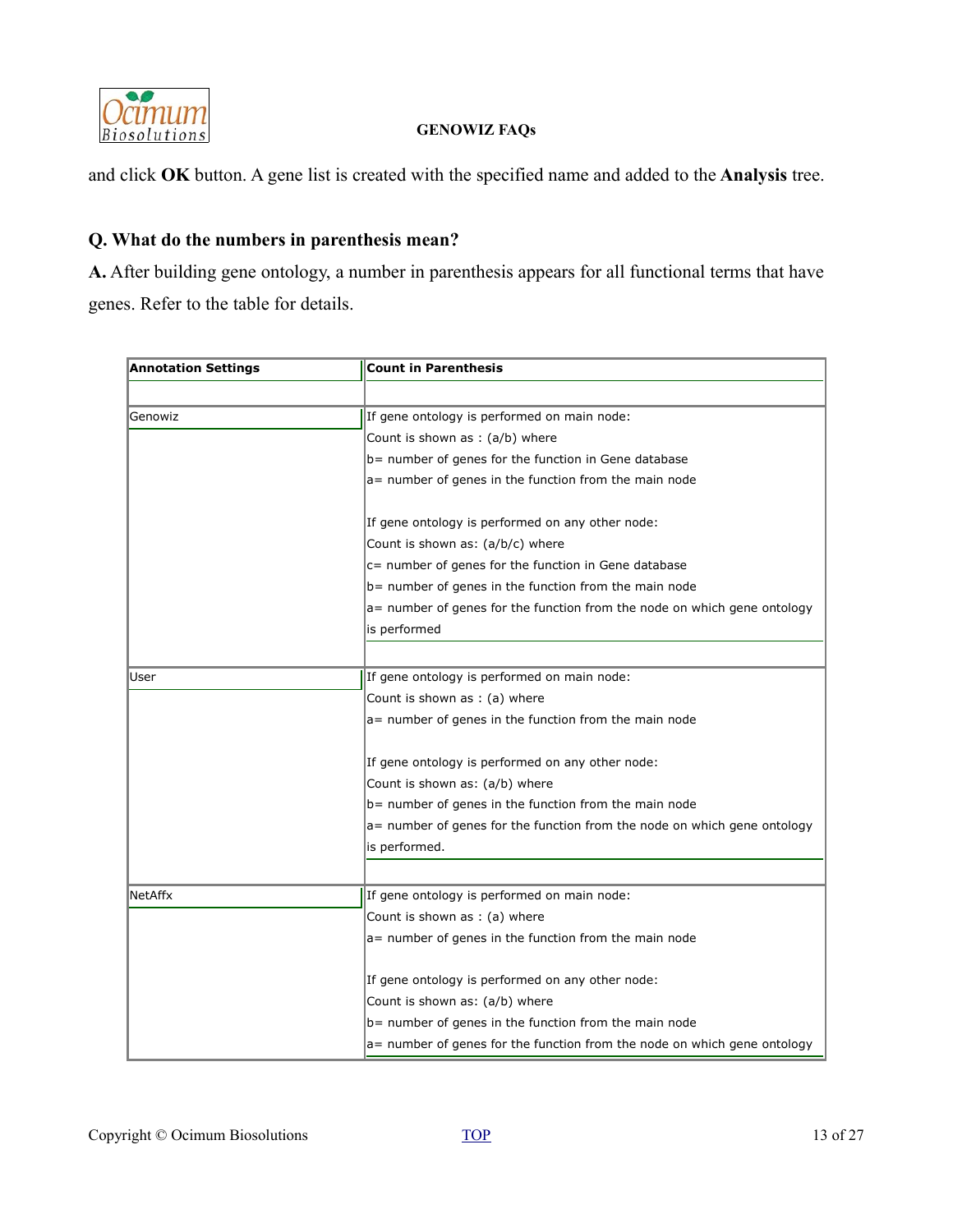

| is performed |
|--------------|
|              |

### **Q. What does Z-Score signify in GO?**

**A.** The significance with which each gene has been assigned to a particular ontology is given by the zscore. A report showing this information is also provided. Higher the z-score more is the function/process/component affected.

# **Q. I want to view "apoptosis" in the Gene Ontology tree. Do I need to expand all the nodes and perform a manual search?**

**A.** Manual search need not be done. Right click on any node in the **Gene Ontology** tree and select the **Search** option. Enter the text that you are looking for e.g. "apoptosis". Search will be performed in the tree and the corresponding node will be highlighted. The expression matrix will also be created if genes are present.

# **Q. How do I generate pathways?**

**A.** Select the node on which pathway analysis is to be performed. This should be a valid data node. Else a message appears "Select a valid data node". Navigate to **Bio Analysis > View Pathways**. If pathways are not present for the organism, a message appears "Data not available for viewing pathways. It would take a few minutes to download from KEGG. Do you want to continue?"Click Yes. If internet is up and running and there are no firewall problems in accessing KEGG database, pathways are downloaded from KEGG. If the download fails, a message appears "Unable to download from KEGG. Do you want to update pathways from alternate location?" Click **Yes** button. A folder selector appears. Select the folder that contains all your downloaded pathways. A message appears. "Download successful. Generating pathways ....". Click **OK** button. The pathway editor opens. Non academic users need to have a license for downloading pathways from KEGG. All pathways built are saved in the **Pathways** folder in the **Analysis** tree. To open a pathway from one experiment or multiple experiments, double click on a pathway node in the **Pathways** folder. The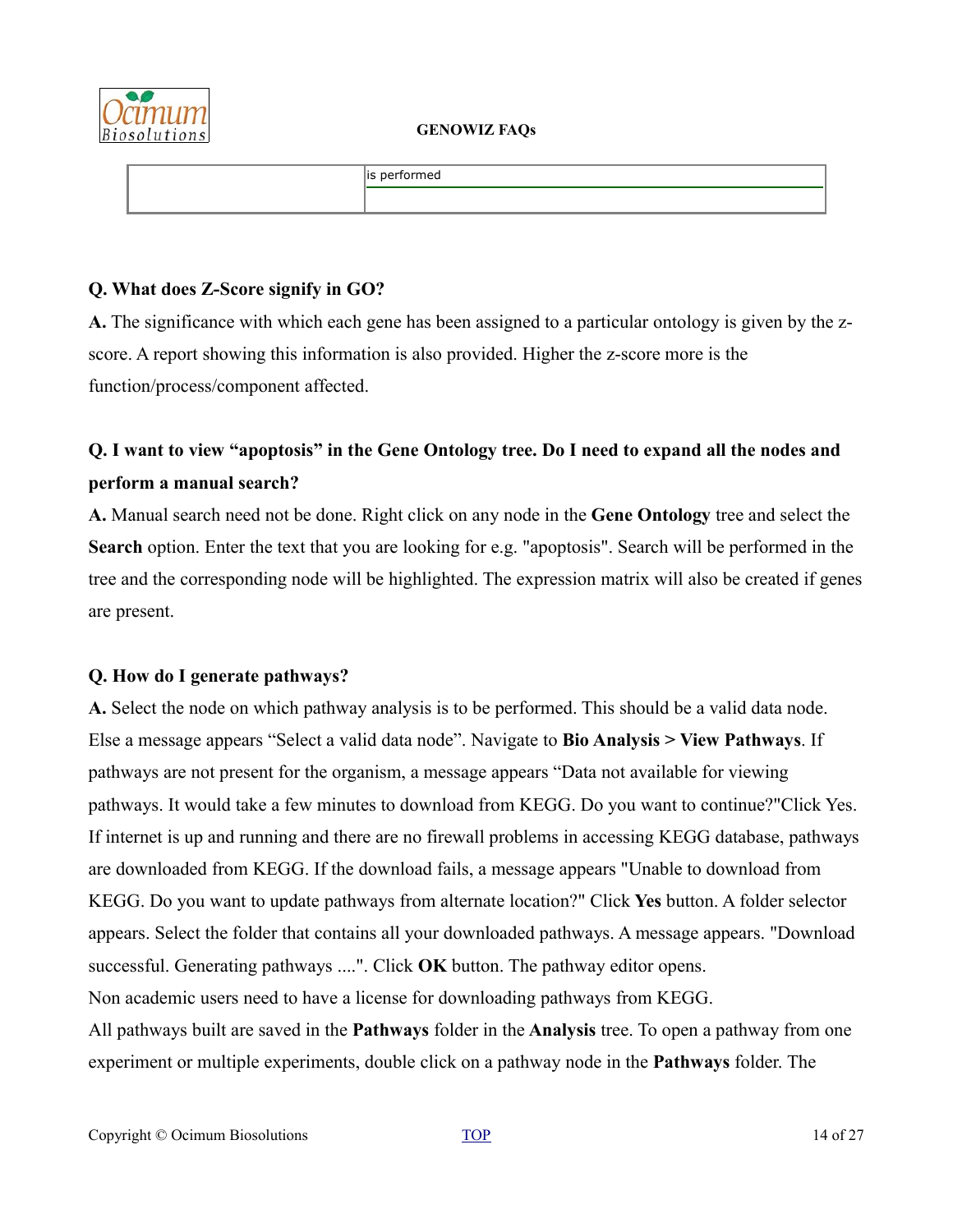

Pathway Editor opens. The pathway node is created with the node name on which pathways are built followed by the annotation settings used to build it. A General Information tag added to the same node depicts the file or chip name in case of User/NetAffx annotation settings. For new organisms/genomes added, ensure that Genowiz annotations are updated, for working with Genowiz annotation settings or an annotation file/NetAffx chip is uploaded for working with User/NetAffx annotation settings. Pathways cannot be performed if annotations are absent in the selected annotation settings.

# <span id="page-14-0"></span>**8 Auto Guide**

# **Q. How can I automate my analysis flow in Genowiz?**

**A.** Analysis can be automated in Genowiz with the help of Auto Guide. Auto Guide provides user friendly interface to create and execute work flows.

# **Q. How can Auto Guide help me in analysis of my data?**

**A.** Genowiz can help users to perform analysis with default auto guides, which are specific to data type (Single channel/Double channel) and also take cares of various scenarios like presence of replicate sample, Affymetrix quality calls, Dye-swap experimental design, etc. (**Auto Guide > Open > Default Workflows**).

# **Q. How can I create Auto Guide and use it for routine analysis?**

**A.** Users can create customized analysis flow (**Auto Guide > New**). Analysis flow already created by users can be used for routine analysis.

Guidelines to work with Auto Guide:

- 1. Click on an option from any of the analysis tabs.
- 2. Click on Auto Guide Layout to paste an icon of the corresponding analysis..
- 3. To indicate the order in which analyses are to be performed, you can establish connections between these analyses.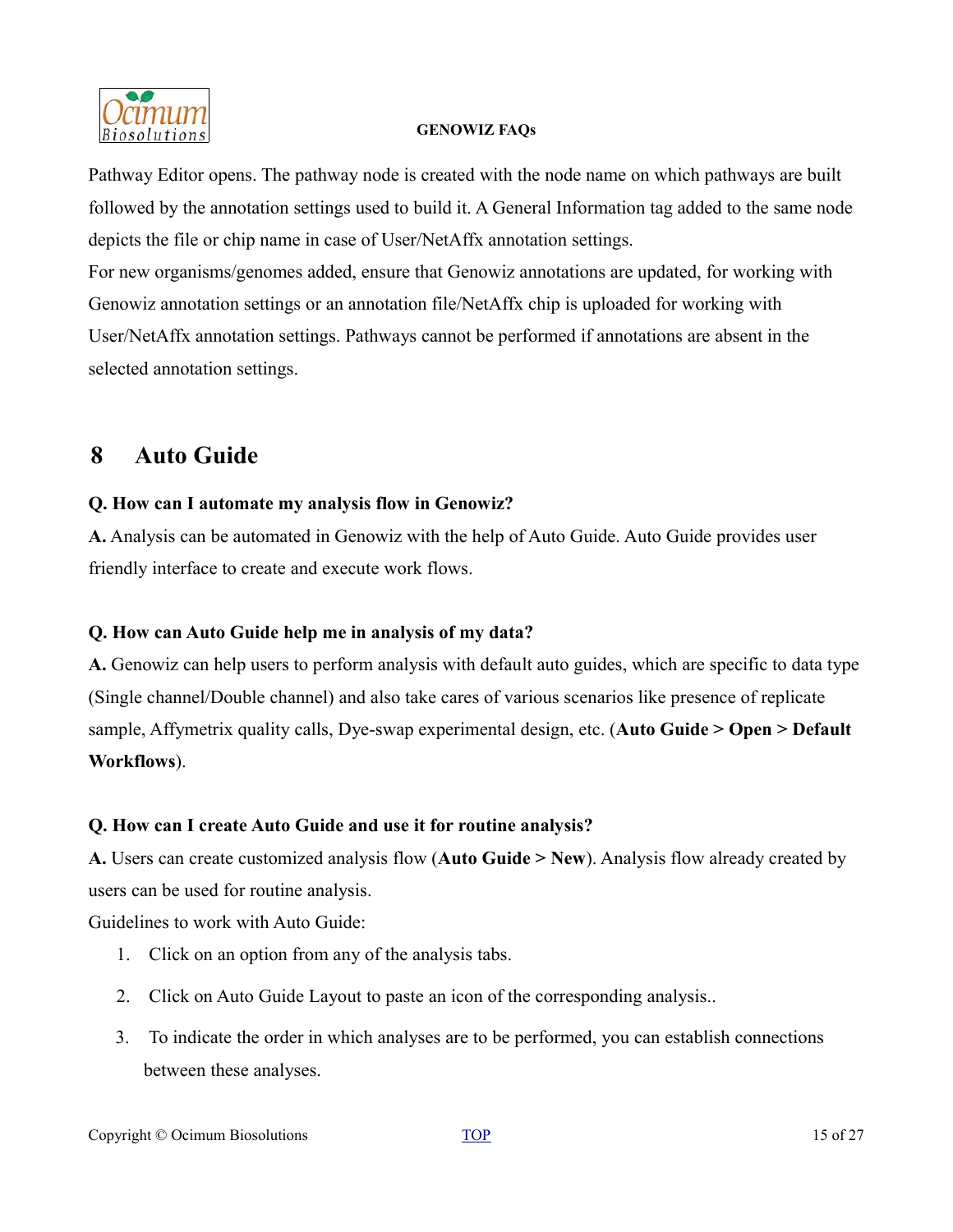

- To connect two analyses, select the first analysis icon and right click.
- In resulting popup menu, select **Connections** option.
- Drag the mouse from the first icon to second one.
- 4. To move a selected icon, right click and select **Move** option from resulting popup menu.
- 5. To delete a selected icon, right click and select **Delete** option from resulting popup menu.
- 6. To clear the layout section, right click and select **Clear** option from resulting popup menu.
- 7. Once you have defined all connections and flow of analysis, click **Run** button.
- 8. Enter parameters for analysis, wherever necessary and click **Validate** button. To stop execution of the Auto Guide, click **Stop** button.
- 9. Result is saved in Genowiz after successful execution of Auto Guide.

# <span id="page-15-0"></span>**9 Annotation Settings**

# **Q. What do the Annotation Settings mean?**

**A.** Genowiz supports three types of annotation settings, namely Genowiz, User and NetAffx™. Genowiz annotations are the default settings.

- Genowiz annotations refer to annotations that are provided along with the application for default organisms and for new organisms, annotations can be obtained by connecting to NCBI Gene database.
- User annotations refer to annotations that can be imported by users. If researchers have some proprietary annotation files or annotation files from different databases; after importing this file into Genowiz, annotations can be retrieved from this file.
- NetAffx<sup>™</sup> annotations refer to annotations retrieved from the Affymetrix chips. Once a chip is added to Genowiz, annotations can be obtained.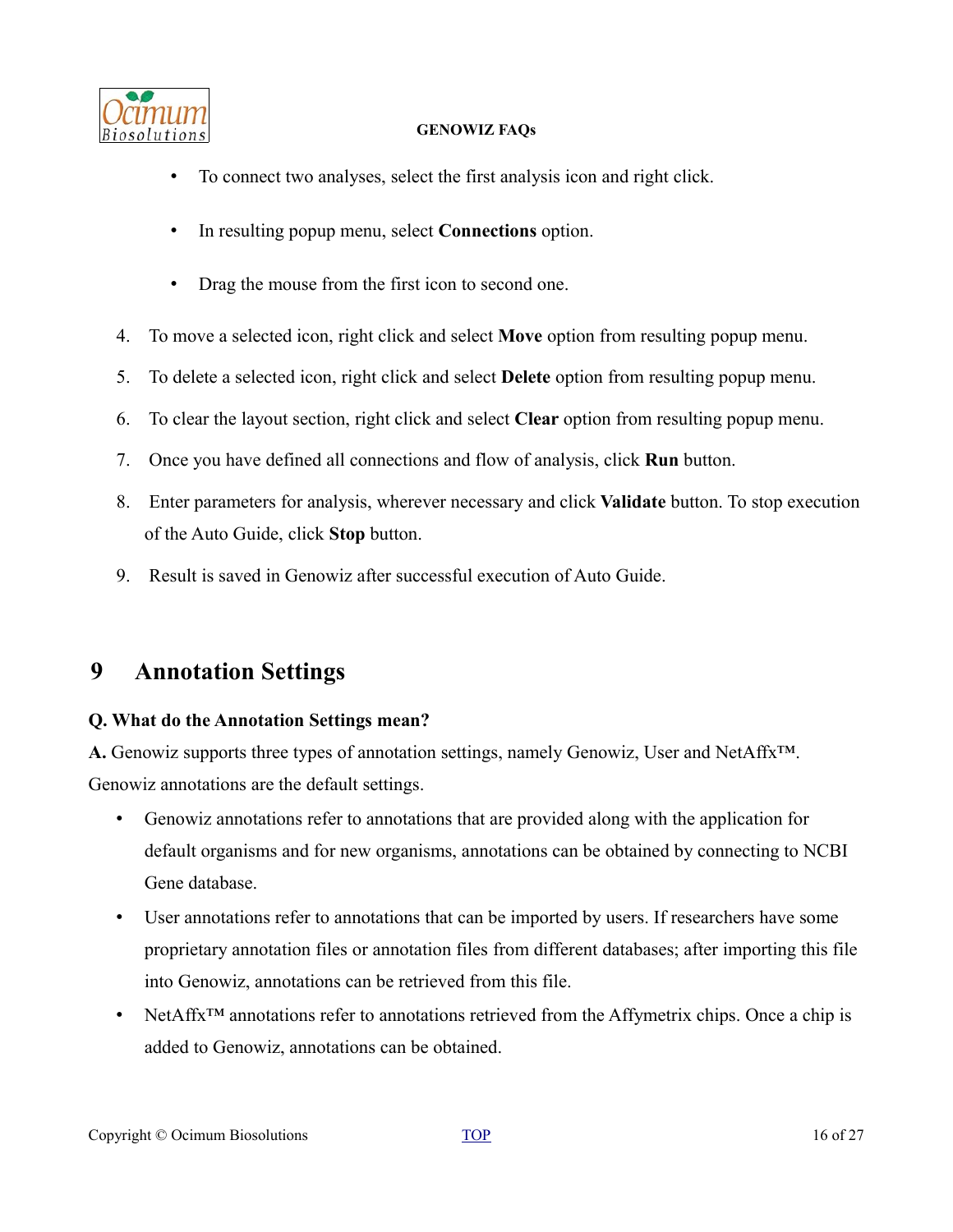

# **Q. I define Custom ID as the identifier during experiment creation. Only the User Annotations option is enabled. Why is this so?**

**A.** The **Annotation Setting** options are enabled and disabled depending on the identifier selected at the time of experiment creation. Please refer to the table for details on which annotation settings are supported for which identifiers.

| Identifier        | Genowiz | User            | NetAffx |
|-------------------|---------|-----------------|---------|
|                   |         |                 |         |
| ProbeSet ID       |         | Yes             | Yes     |
|                   |         |                 |         |
| Custom ID         |         | Yes             |         |
|                   |         |                 |         |
| ORF ID            | Yes     | Yes             | Yes     |
|                   |         |                 |         |
| GenBank Accession | Yes     | Yes             | Yes     |
|                   |         |                 |         |
| RefSeq Accession  | Yes     | Yes             | Yes     |
|                   |         |                 |         |
| Entrez Gene ID    | Yes     | $\parallel$ Yes | Yes     |
|                   |         |                 |         |

# **Q. How do I add an annotation file and connect to User Annotation Settings?**

**A.** Navigate to **Annotation Settings > Configure... > User Annotations** option. Click **+** button. Select the annotation file to be imported and click **Open** button in the "Open" dialog. "Save Data" dialog with the file name appears. Change the name if required. The Select Organism field is disabled if the file is added after experiment creation; else; the organism for which the file is to be added has to be selected. Click **Save** button. In the resulting "Annotation Uploader" window, select the **Gene Identifier** column (mandatory) and other columns as required. Click **Save** button. In the "Column Mappings" dialog, click **Continue** button. The file gets added to the database and is reflected in **User Annotations** drop down. Click **Apply** button to apply the settings to retrieve annotations from this file. In case there are more than one file for an organism, annotations are retrieved from the first file by default.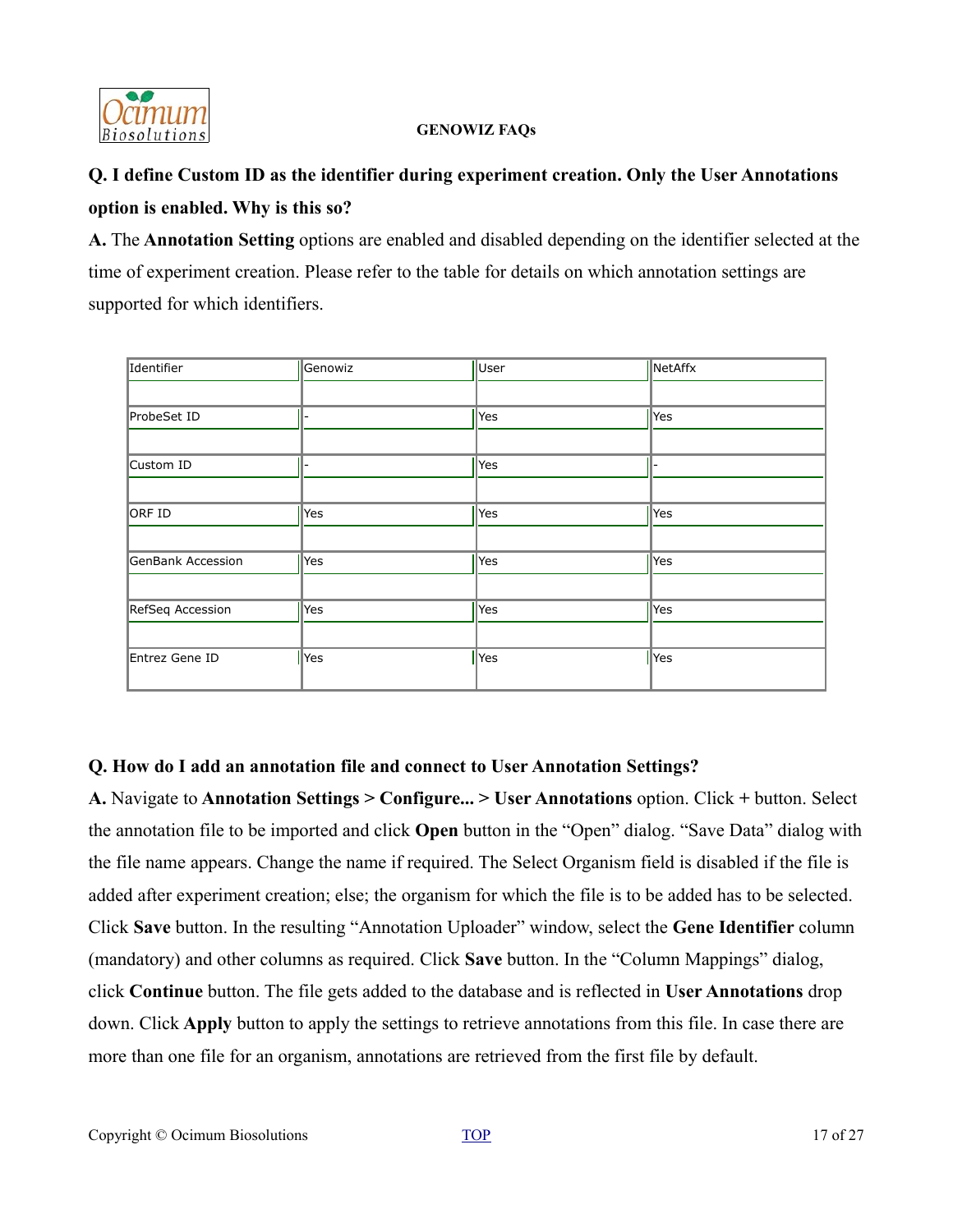

# **Q. The fields in my annotation file are not listed among the Available Fields in Annotations Uploader? How do I define them?**

**A.** In "Annotations Uploader" window, enter the field name of interest in the New Field text field and click **Add** button. This field gets added to the list of Available Fields in "Annotations Uploader" window. The field can now be selected and assigned to the corresponding column in the annotation file.

# **Q. How many new fields can be added to the list of Available Fields in the Annotations Uploader?**

**A.** 20 new fields can be defined and added to the list of Available Fields in the Annotations Uploader.

### **Q. How do I add an Affymetrix chip and connect to NetAffx™ Annotation Settings?**

**A.** Navigate to **Annotation Settings > Configure... > NetAffx™** option. Click **+** button. "Add Chip" dialog appears. Select the organism for which the chip is to be added. In case, the chip is added after experiment creation, the organism name is displayed by default. Enter the chip name. The chip can either be added from the local folder or by connecting to NetAffx™ analysis center (you should have an account with Affymetrix). In case of the later, ensure that the chip name specified is as mentioned by Affymetrix or else a message appears stating "Chip not found". Click **Add** button to add the chip. The chip gets added to the database and is reflected in NetAffx™ drop down. Click **Apply** button to apply the settings to retrieve annotations from this chip.

In case there are more than one chip for an organism, annotations are retrieved from the first chip by default.

### **Q. What is the Map Gene Identifier option? When does it get enabled?**

**A.** On account of Genowiz annotation update, if there is any change in the database column names for the identifiers defined at the time of experiment creation, the "Map Gene Identifier" dialog appears when a user tries to access any bioanalysis modules like Gene Ontology, Pathways, View Annotations, Gene Information Panel etc. The option is also enabled under **Annotation Settings**.

This primarily helps users to establish a connecting link between the identifier defined at the time of experiment creation with the corresponding column in the database. Once the link is established

Copyright © Ocimum Biosolutions [TOP](#page-0-0) 18 of 27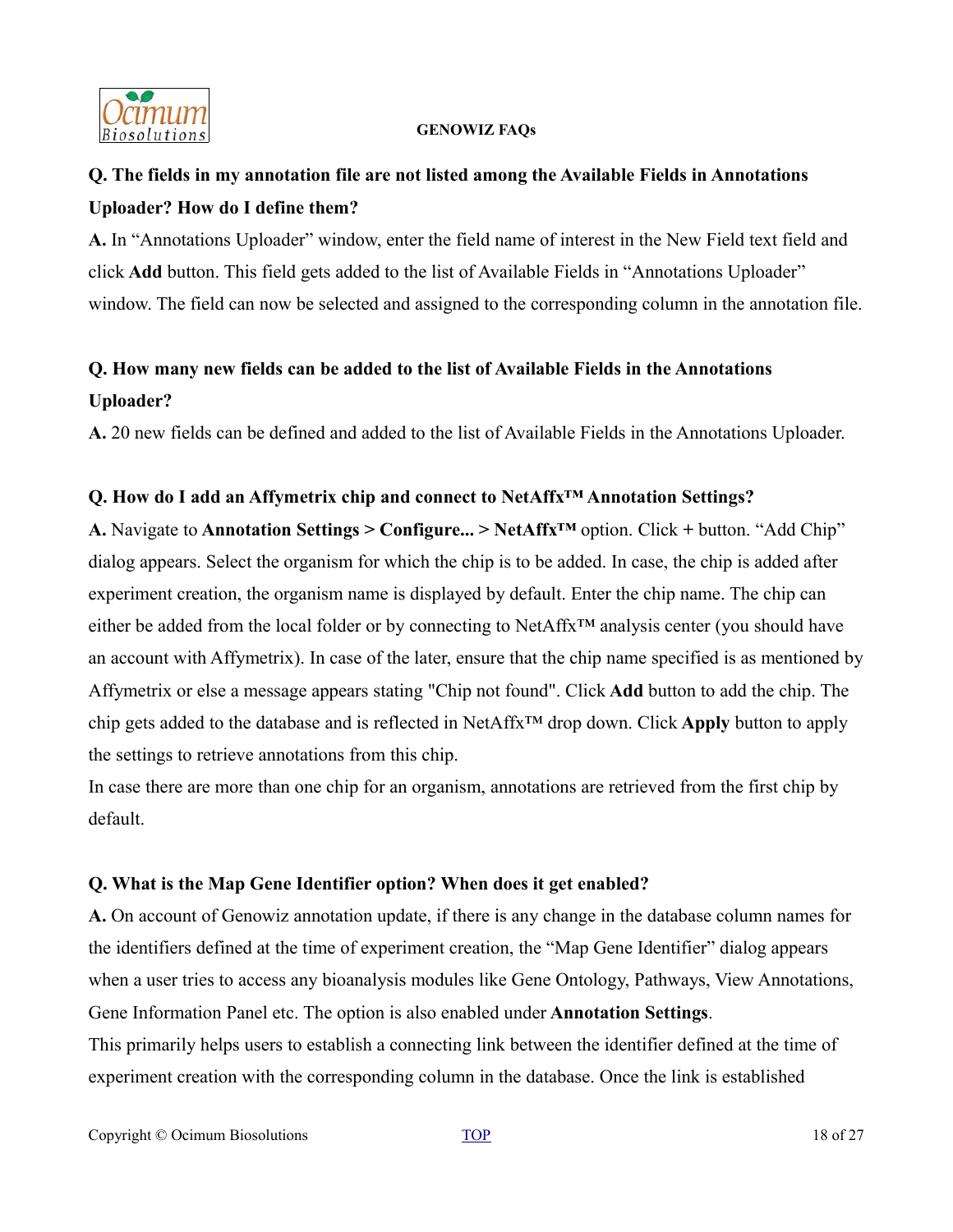

correctly, annotations can be retrieved. If a wrong link is defined, annotations cannot be retrieved, and a message appears "No annotations found. Change Annotation Settings".

User can navigate to **Annotation Settings > Map Gene Identifier** to edit the settings. Only the Gene Identifier drop down is enabled in case there is a change in the database column pertaining to the identifier defined at the time of experiment creation. The **Pathway Identifier** drop down is enabled when there is a change in the database column name pertaining to pathway identifiers namely ORF ID/Entrez Gene ID.

In case identifiers like ORF ID, RefSeq Accession, GenBank Accession or Entrez Gene ID are defined and NetAffx is the defined annotation setting; as soon as **Apply** button is clicked in the **Annotation Settings > Configure...** dialog, "Map Gene Identifiers" dialog appears. Select a field to map the defined gene identifier at the time of experiment creation to the corresponding column in the NetAffx chip and click Apply. Annotations will be retrieved. The mapping can be edited from **Annotation Settings > Map Gene Identifier**. In case of incorrect mapping, annotations cannot be retrieved and a message appears "No annotations found. Change Annotation Settings.".

# <span id="page-18-0"></span>**10 Utilities**

# **Q. How do I search for genes specific to a pattern?**

**A.** Select **Utilities > Pattern Simulation**. Define your pattern and Genowiz will search for the genes with similar expression pattern.

# **Q. Can I update annotations, gene ontology and pathway details?**

**A.** The annotations present in Genowiz annotation settings can be updated from **Utilites > Preferences > Annotations > Updates > Genowiz**. Relevant check boxes can be selected to update Gene Ontology, Pathways, Organism Details or Gene Annotations. This would update the relevant information for all the organisms in the application. After updating, **Report** button is enabled. Report displays the update status.

This is a time taking process and also requires a lot of free disk space.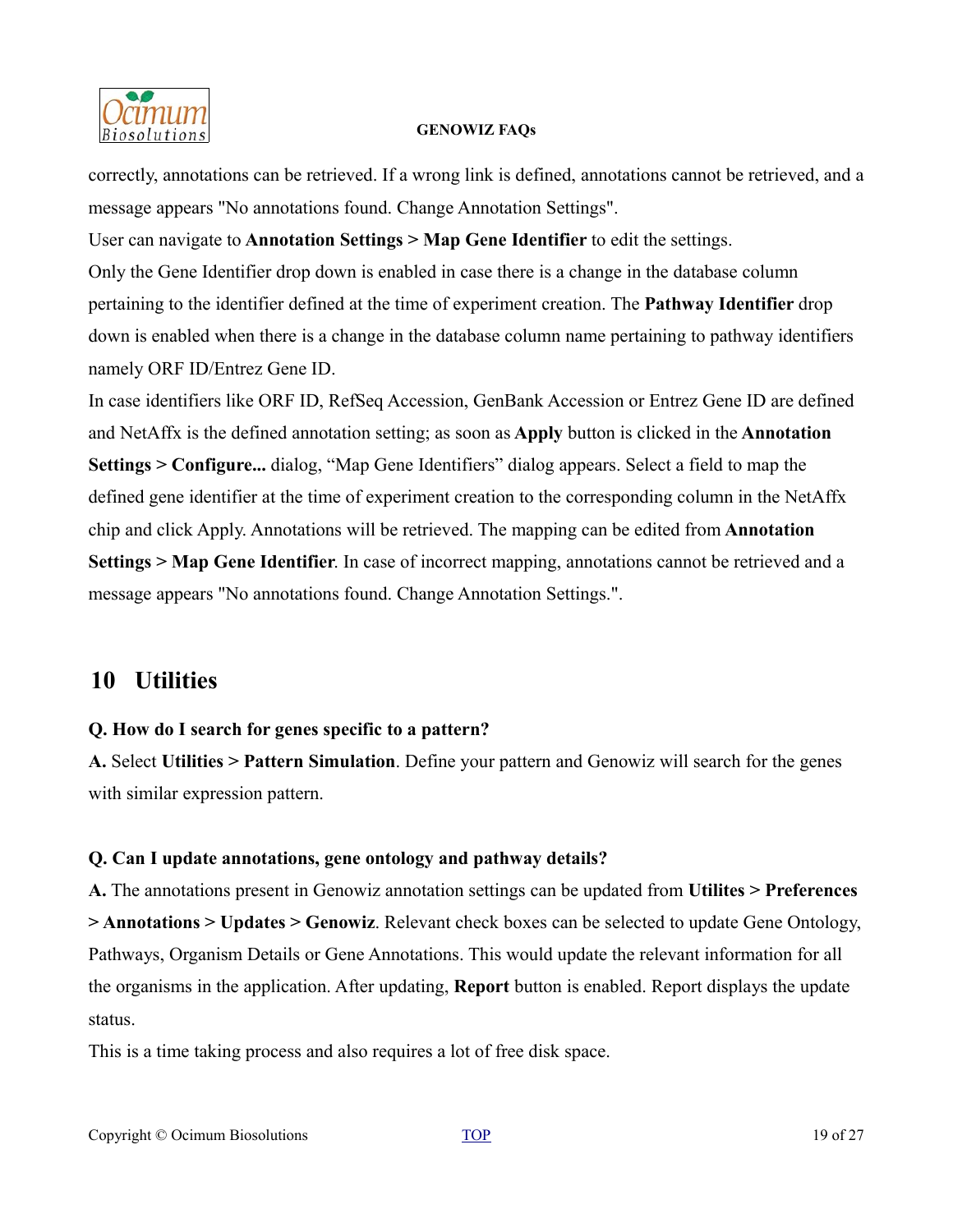

### **Q. The updates seems to fail. What could be the reason?**

**A.** Please ensure that there is sufficient free disk space (~1 GB) and internet connectivity. There should be no firewall issues and you should have download permissions. If it still fails, try the **Local Folder** option in Update Report. Non academic users need a license agreement to download pathways from KEGG.

# **Q. What does the Local Folder option in "Update Report" dialog do? Can I update annotations, gene ontology or pathways from alternate location?**

**A.** In case update fails from internet, one can update annotations, gene ontology, pathways and organism details from an alternate location or the **Local Folder** option from the "Update Report" dialog.

Please ensure that the following files are present in the folder you select from the local disk.

| <b>Option Selected for Update</b> | <b>Files Required for Update from Local Folder</b>                                                                        |
|-----------------------------------|---------------------------------------------------------------------------------------------------------------------------|
|                                   |                                                                                                                           |
| Gene Ontology                     | URL: http://archive.geneontology.org/latest-full/                                                                         |
|                                   | Required File:                                                                                                            |
|                                   | go_YYYYMM-termdb-tables.tar.gz; where YYYY stands for the year and                                                        |
|                                   | MM stands for the month.                                                                                                  |
|                                   | e.g. (go_200802-termdb-tables.tar.gz)                                                                                     |
|                                   |                                                                                                                           |
| Pathways                          | All pathway maps and the KGML Data.html file must be present in a                                                         |
|                                   | folder. The folder should be named with the NCBI Taxon ID of the                                                          |
|                                   | organism for which the pathways need to be updated. If pathways                                                           |
|                                   | have to be updated for all organism's then the folders for each<br>organism should be present in one consolidated folder. |
|                                   |                                                                                                                           |
|                                   |                                                                                                                           |
|                                   |                                                                                                                           |
|                                   | Non academic users need a license agreement to download pathways                                                          |
|                                   | from KEGG.                                                                                                                |
|                                   |                                                                                                                           |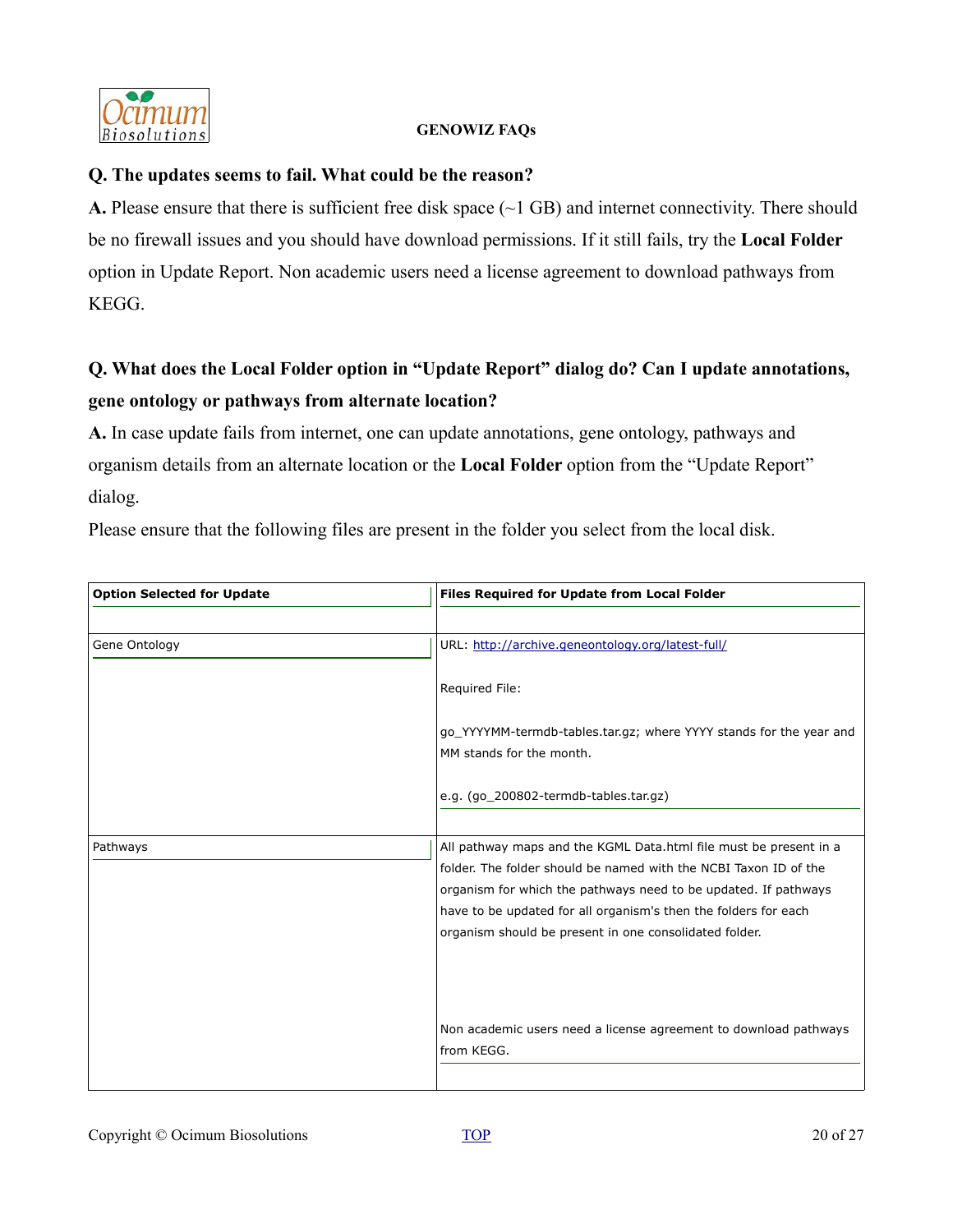

| Organism Details | URL: ftp.ncbi.nih.gov/pub/taxonomy/                                                                    |
|------------------|--------------------------------------------------------------------------------------------------------|
|                  | Required File: taxdump.tar.gz                                                                          |
|                  |                                                                                                        |
| Gene Annotations | URL: ftp.ncbi.nlm.nih.gov/gene/DATA/                                                                   |
|                  | Required Files: gene2go.gz, gene2accession.gz, gene_info.gz,<br>gene2unigene, gene2pubmed.gz, mim2gene |

# **Q. Can I update annotations for NetAffx™ chips?**

**A.** Annotations for existing NetAffx™ chips can be updated from **Utilities > Preferences > Annotations > Updates > NetAffx™**. The **Existing Chips** option is selected by default. Annotations can be updated for all chips of all organisms; for all chips of selected organism; for selected chip of selected organism. Annotations can be updated either by connecting to NetAffx<sup>™</sup> analysis center or from local disk.

# **Q. Can I add an organism/genome of interest in Genowiz?**

**A.** Genowiz supports 7 organisms by default. To add a new organism/genome, navigate to **Utilities > Preferences > Organism > Add Organism** or in "New Experiment" dialog, click **Add Organism** link. "Add Organism" window opens. Click **Add** button and enter scientific name of the organism in **Species Scientific Name** field. If the scientific name matches with that specified in NCBI Taxonomy database, then organism details are saved. If present, KEGG organism code for the new organism is retrieved.

# **Q. The organism name I have entered is the correct scientific name, but still a message appears "NCBI Taxon ID not found. Cannot add the organism".**

**A.** The organism name has to be entered exactly as specified at NCBI Taxonomy database. For example, if the organism that needs to be added is Escherichia coli K-12 MG1655, it has to be specified as Escherichia coli K12.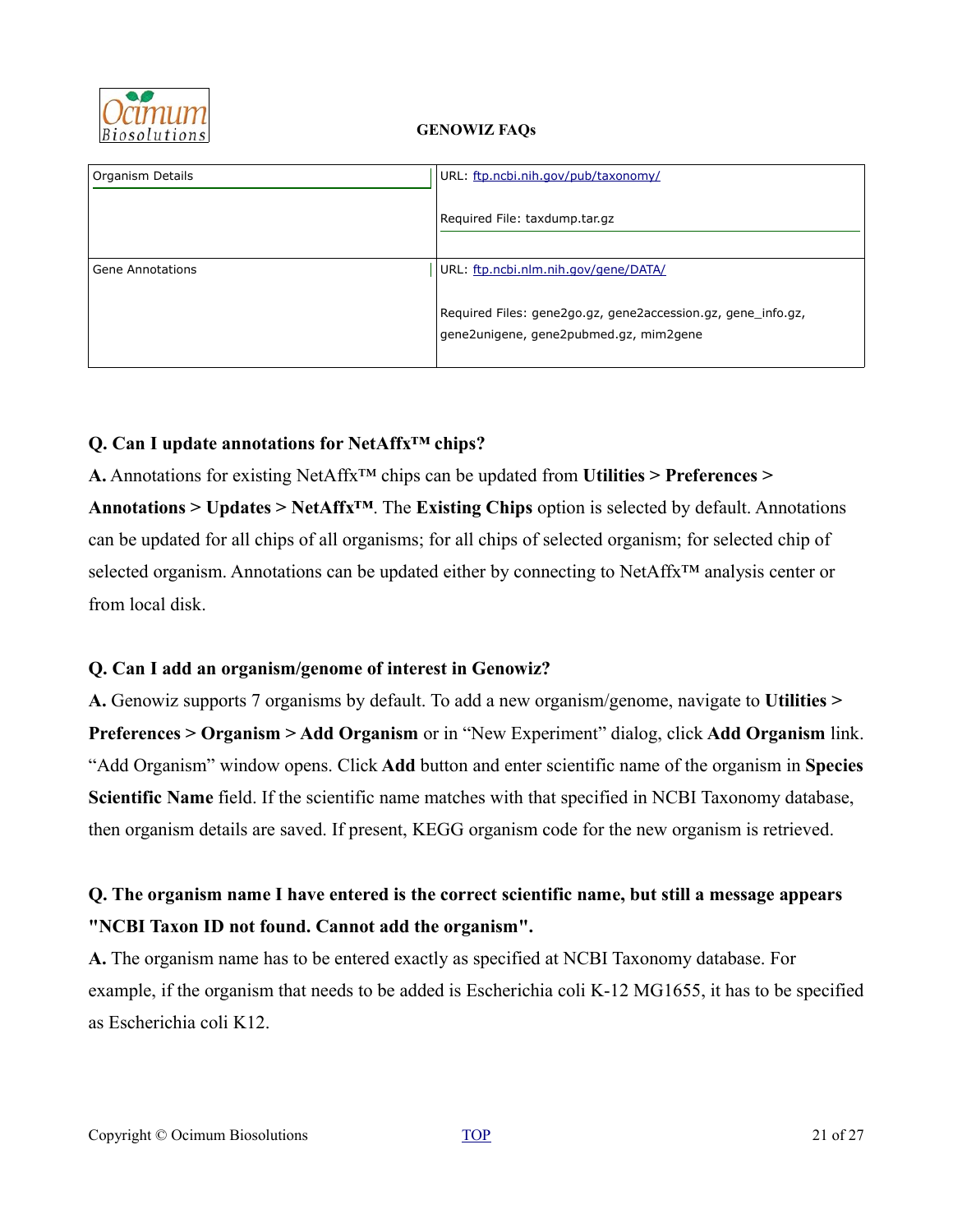

### **Q. I entered an organism, a message appears "KEGG Organism Code not found".**

**A.** If the organism name is not specified as defined in KEGG, this message appears. You can still add the organism. The pathways module however, will not work for such organisms. In case you want to work with the pathways module, please contact or for assistance.

# **Q. What does Pathway Identifier mean?**

**A.** Pathway identifier is required for mapping genes in the uploaded data onto pathway maps. The identifier can be either ORF ID or Entrez Gene ID. After saving an organism, select the row and click **Edit** button. Now select the identifier from the drop down that appears on clicking the Pathway Identifier cell. If no identifier is selected, Entrez Gene ID is considered by default.

# <span id="page-21-0"></span>**11 View**

### **Q. What are the different types of plots or graphs generated by Genowiz?**

**A.** Some plots generated by Genowiz are Box-Plot, Scatter-Plot, M/A Scatter plot, CH1/CH2 Scatter Plots, Line Graph, Bar Graph, Mean Graph, Venn-Diagram, Pie-Chart, Scree Plot and PCA graph.

# **Q. Where can I see mean graphs of individual clusters?**

**A.** Mean graph is displayed by default for any selected cluster in **Mean Graph** tab. For a better view of any graph for the selected cluster, click on **View > Plots** menu, and select the required graph

### **Q. How can I interpret Box-plot?**

**A.** Box-plot is a convenient way to visualize sample distribution. Box-plot implemented in Genowiz gives information about sample statistics like minimum, lower quartile, mean, median, upper quartile, inter-quartile range, maximum, and outliers in data. Box-plot can be used to compare sample distribution of samples in experiment.

### **Q. Can I view scatter plot with fold change line?**

**A.** You can view fold change lines in scatter plot by right-clicking on the plot, and selecting **Graphs >**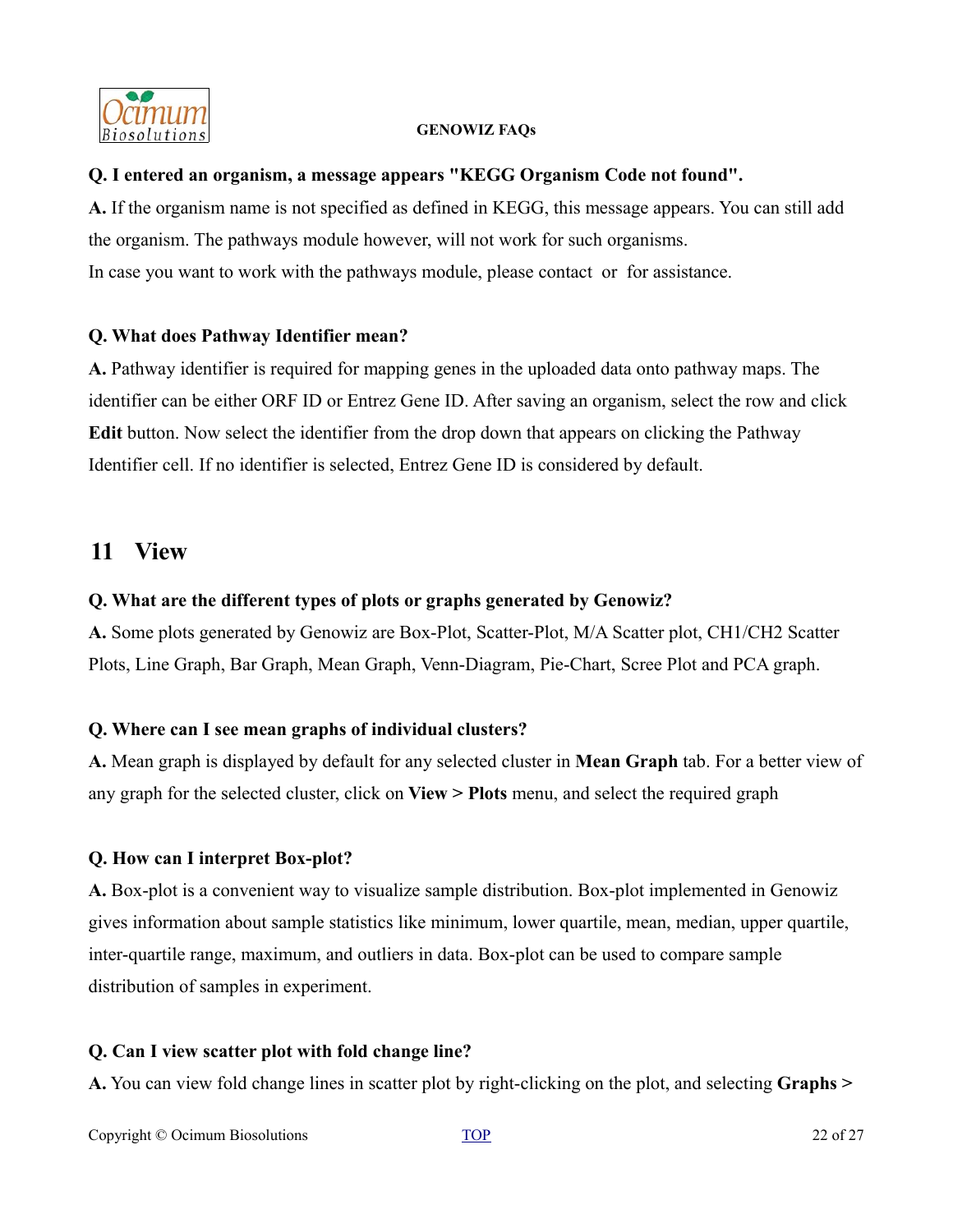

**Settings**. In the resulting dialog, enter fold change value in Line at field. Genes identified at user specified fold change cutoff can be saved/exported for further analysis.

### **Q. Is there an option to change the color of the expression matrix?**

**A. C**olor of expression matrix can be changed from **View > Heat Map > Color Attributes**. Colors of missing values, borders, gene names, sample names and background can be changed from "Color Attributes" window.

# **Q. What is a heat map?**

**A.** Heat map is a two dimensional representation of expression intensities of genes in various samples. X-axis represents samples and Y-axis represents genes. Heat map is also referred as expression matrix.

# **Q. Can I change the order of samples after uploading data into Genowiz?**

**A.** Yes, you can reorder the samples using **View > Heat Map > Shuffle Samples**.

# <span id="page-22-0"></span>**12 Pathways**

# **Q. What do the numbers in pathway node parenthesis mean?**

**A.** Against each pathway term, there is a number in parenthesis. For e.g. (a/b), where:

a = number of genes participating in the pathway from the node on which the pathways are built.

 $b =$  number of genes participating in the pathway as obtained from database.

# **Q. What are the red colored boxes on the pathway map?**

**A.** The genes from the expression data (the node on which pathways have been built) are mapped onto pathways. The mapped genes are highlighted in red. Mouse pointer or clicking on them shows their information.

# **Q. Can I search for pathways of interest?**

**A.** Right click on any node in the **Pathway** tree and select the **Search** option. Enter the text that you are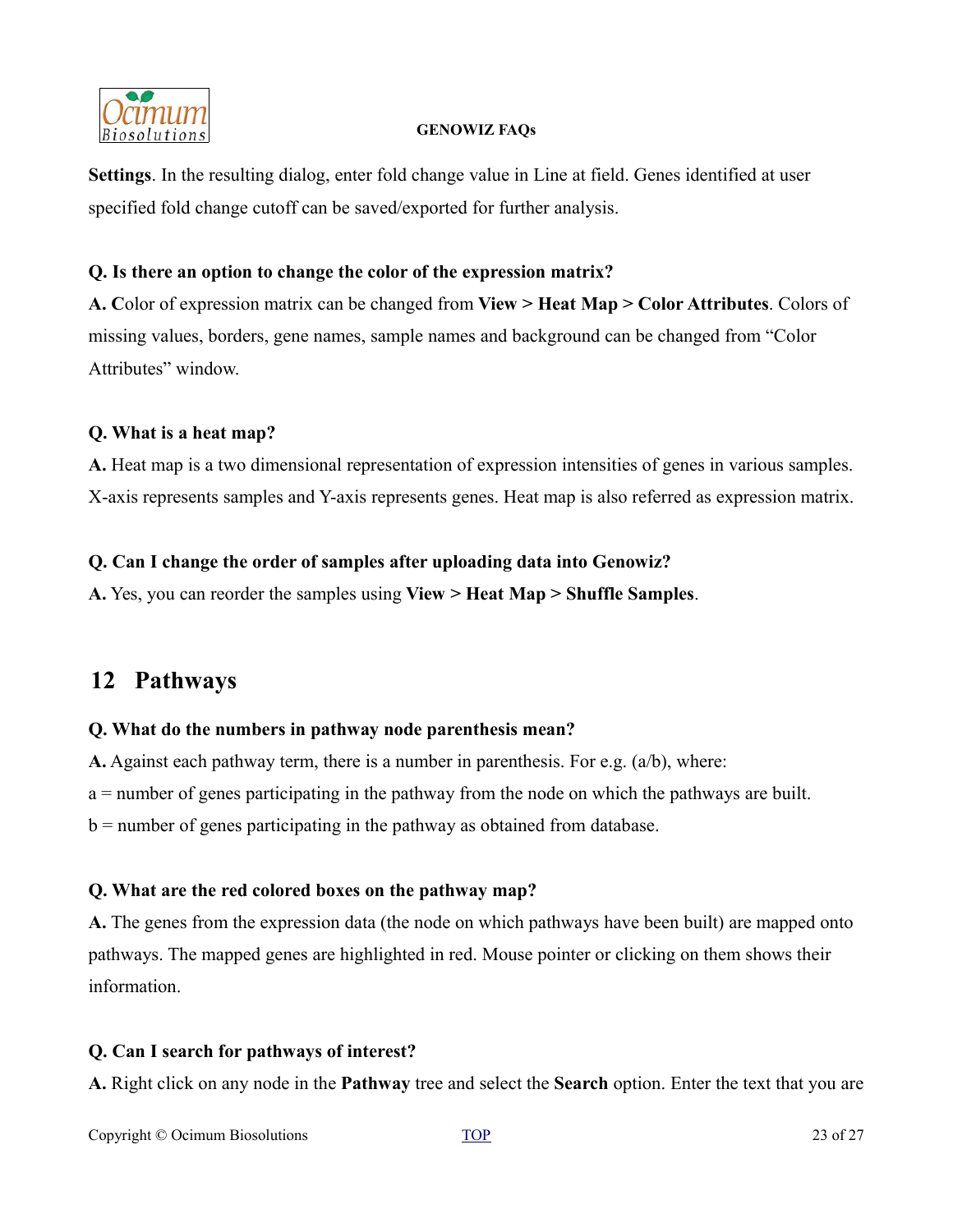

looking for e.g. "Pyruvate Metabolism". Search will be performed in the tree and the corresponding node will be highlighted; the pathway map and expression matrix are also created.

# **Q. Can I save the genes in a pathway as a gene list?**

**A.** Yes. Select the pathway term that you are interested in from the **Pathway** tree in the Pathway Editor. Right click on the node. Select **Save Data** option. Specify a name to save the gene list and click **OK** button. A gene list is created with the specified name and added to the **Analysis** tree. Pathway nodes that do not have genes mapped to them cannot be saved as gene lists.

# **Q. Can I generate a pathway report?**

**A.** Click **File > Pathway Report** in the Pathway Editor.

# **Q. What if I want to create my own pathways or edit an existing pathway?**

**A. File > Create Pathway** option will enable creation of new pathways. To edit an existing pathway, open a pathway, make changes to it and click on **File > Save Pathway**. The pathway will be saved with the specified name and details under the **Custom Pathway** node.

# <span id="page-23-0"></span>**13 Show Data**

# **Q. Can I demarcate the genes of a particular cluster in any other analysis?**

**A.** You can define a specific public cluster by selecting a cluster and selecting Set Public Cluster from pop-up menu of the heat map. All genes in a public cluster are marked with user-defined color on the right side of the heat map and are reflected in the course of analysis, if present.

# **Q. How do I export data to a physical file?**

**A.** Right click on expression matrix, select **Show Data** option. This pops up a table with list of Genes and Expression values for all samples. You can export this data as a tab delimited file by clicking **Save** button.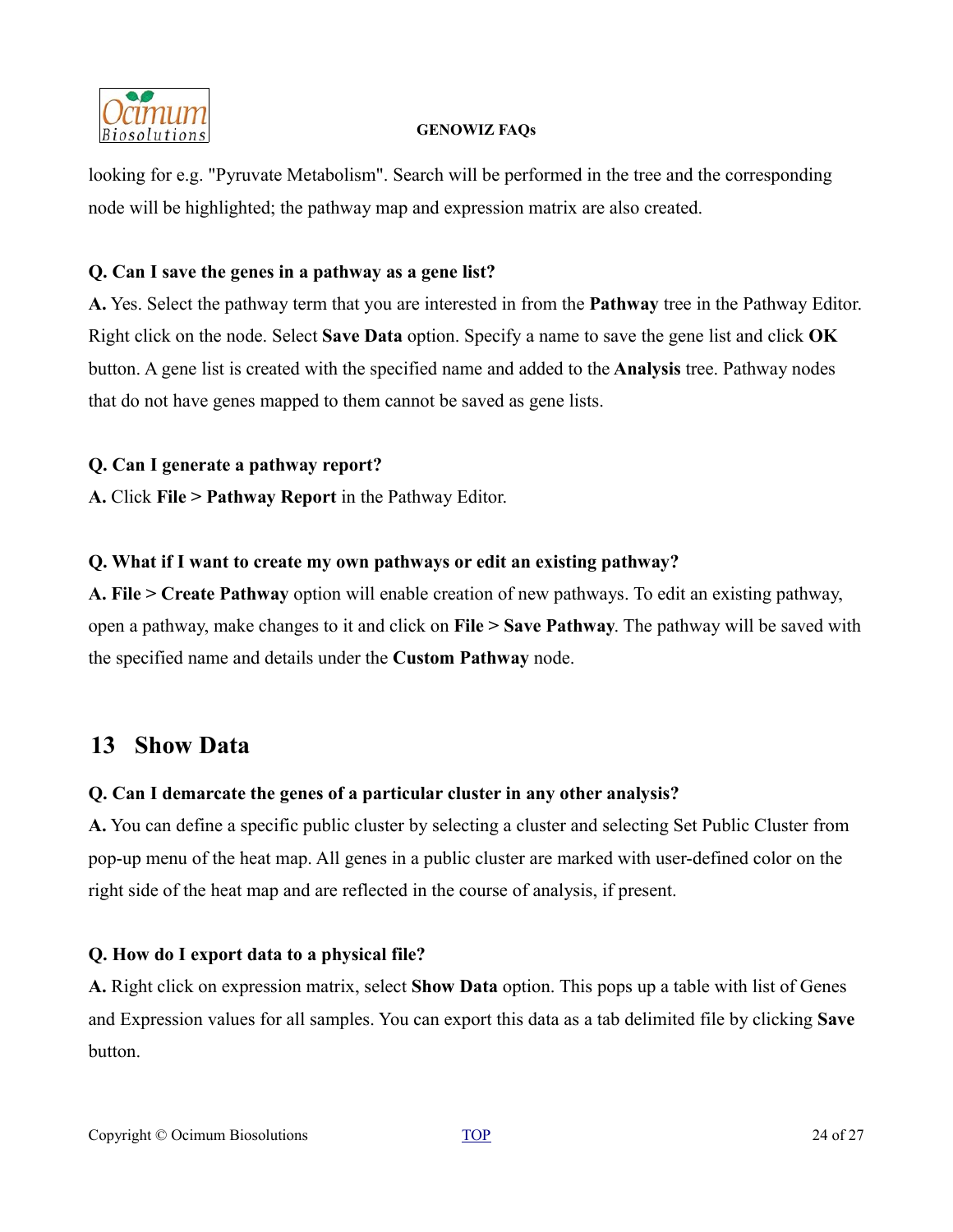

# **Q. Can I view and export p-Value for differentially expressed genes identified by statistical filtration methods?**

**A.** Yes, you could view and export p-Value for differentially expressed genes by right clicking on expression matrix and selecting **Show Data** option. (Check **p-Value** to view p-Values.)

# **Q. Can I view and export fold change values for differentially expressed genes identified by Fold change analysis modules?**

**A.** Yes, you can view and export fold change for differentially expressed genes. Right click on expression matrix and select **Show Data** option. (Check Fold Change Values to view fold change values.)

# **Q. What are the memory requirements for Genowiz?**

**A.** Although Genowiz will often run with 1GB RAM, we recommend 2 GB of memory for better performance.

# **Q. Unable to connect "localhost" at "3306". What is this error message?**

**A.** This error message pops up when Genowiz is unable to connect to the database server. For trouble shooting click on **Open Connection** button, which pops-up a "Database Connection" dialog. The same dialog can also be opened from **File > Database** option. The error could occur if the database server is not started. The error could also be because the parameters specified in the "Database Connection" dialog are incorrect. Make sure that **Port** number specified is the same as the port on which the server is running and the rest of the parameters are as given below.

**Type:** MySQL (Database server vendor)

**Server:** localhost (The machine on which MySQL database server is running with Genowiz database.) **Database Name:** genowiz

**User Name:** genowiz\_admin

# **Password:** microarray

Enter the above details and save the connection with a name, and also set this connection as default one. Try connecting now. On successful connection, a message - **Successfully connected** is displayed.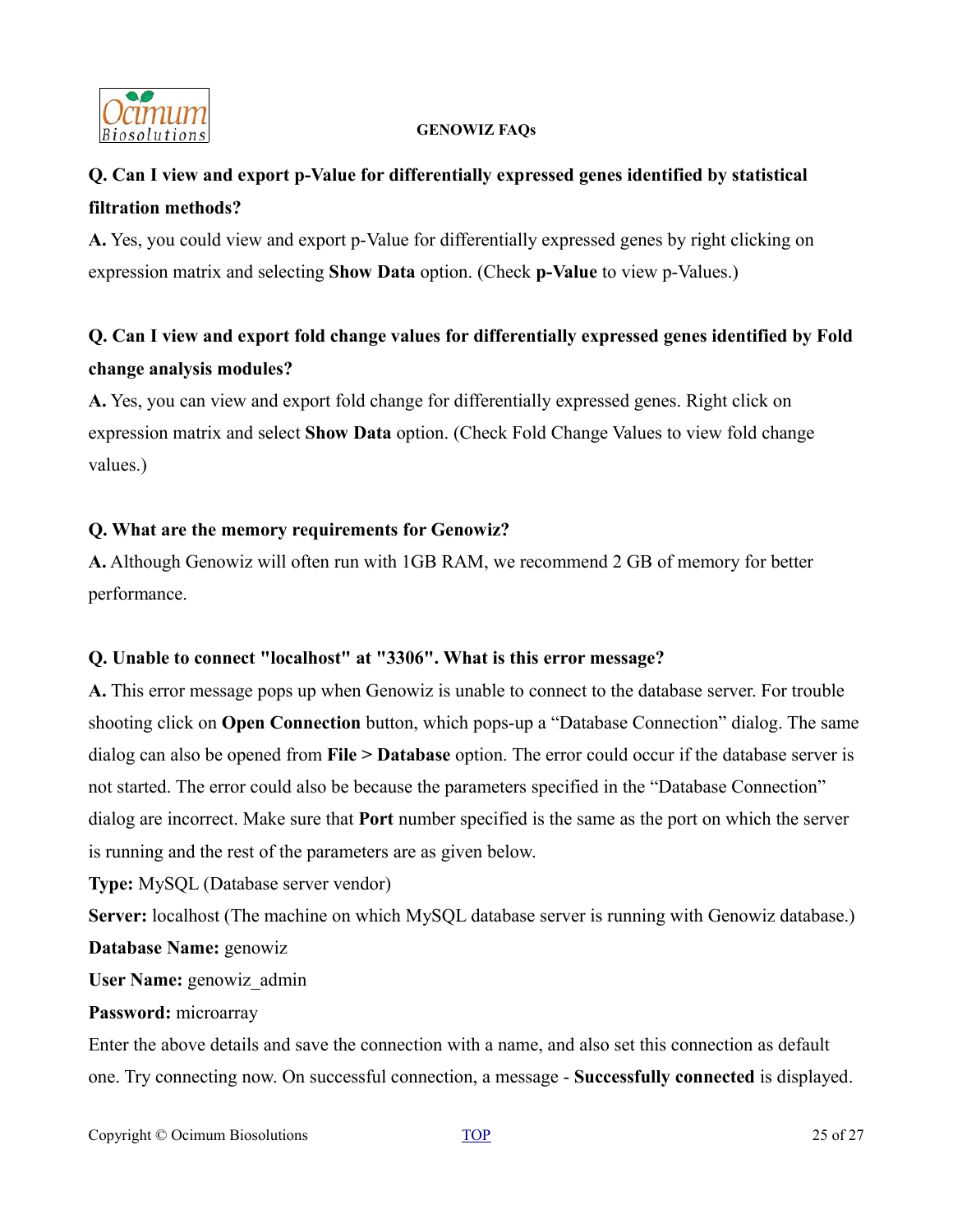

You can close "Database" dialog and start working with the software. If you face any other problems, check permission on the Genowiz installed folder to all users of your system. Please make sure that the database server is up and running before opening Genowiz.

# **Q. What operating systems does Genowiz support?**

**A.** Genowiz runs on Windows 98, Windows NT, Windows 2000, Windows XP, Macintosh OS, and Linux.

# **Q. My computer has enough memory. But Genowiz reports "Out of memory error". How do I fix this problem?**

**A.** In case you encounter "Out of memory error" even though you have enough memory, then you need to change the 'Genowiz.lax' file in Genowiz installation folder. Open the Genowiz.lax file in any editor. The parameters 'lax.nl.java.option.java.heap.size.initial' and 'lax.nl.java.option.java.heap.size.max' specify the minimum and maximum heap size allocated to Genowiz respectively. You can edit this value to increase the memory as per our recommended values

| <b>Total Memory</b> | lax.nl.java.option.java.heap.size.min | ax.nl.java.option.java.heap.size.max |
|---------------------|---------------------------------------|--------------------------------------|
|                     | (bytes)                               | $($ bytes $)$                        |
|                     |                                       |                                      |
| $ 1 \text{ GB} $    | 536870912                             | 805306368                            |
|                     |                                       |                                      |
| 2 GB                | 805306368                             | 1717986918                           |
|                     |                                       |                                      |

If the values exceed 60% of your total memory, it would lead to poor performance. The lax.nl.java.option.java.heap.size.max parameter should not exceed 1.6 GB for Windows, 2 GB for Linux and 2GB for MAC OS X. The above specifications are applicable only for 32 bit machines. Values can be further increased for 64 bit machines. Restart system after making changes to .lax file.

# **Q. How can I contact the technical team in case of any queries?**

**A.** Use the **Technical Support** option from **Help** menu to e-mail the query details. You may also